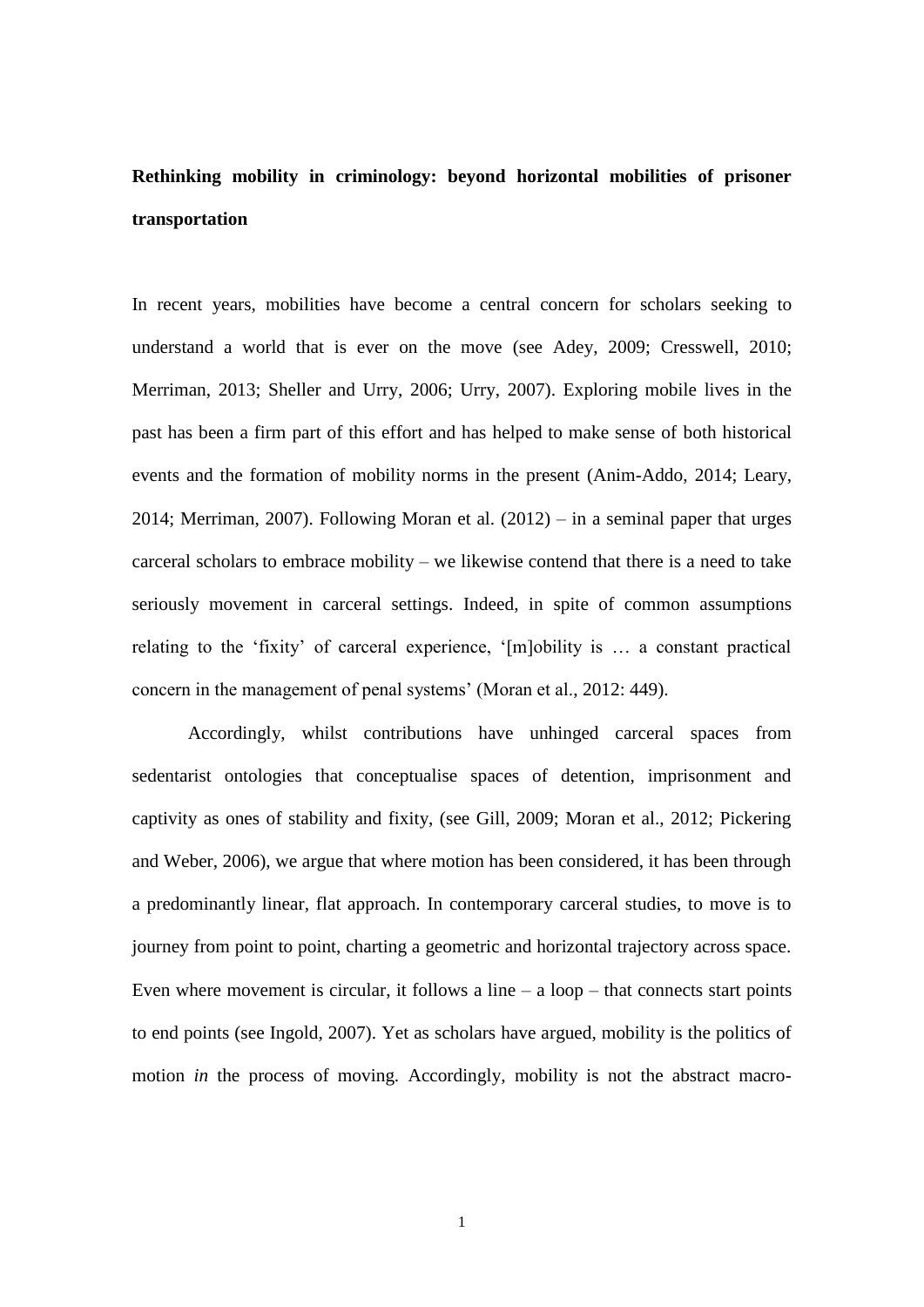movement along a path or line: it is the minute, intimate, embodied, power-filled ways and methods of moving within the path or along the line. If we are to move (literally) beyond thinking of carceral movements as 'travels' between fixed nodes to a more probing understanding of how, why, whom, by what means, and under what conditions subjects, objects, ideas and elements move – then the literature still has some way to go. With mobility studies exploring the ways in which motion is never straight-forward – occurring forwards and backwards; horizontally and vertically; as well as under and over (see Adey, 2010) – we use the example of the convict ship to attend to how a specifically vertical approach may reconfigure understandings of carceral mobility, adding 'height and depth' (Elden, 2013: 35) to discussions. This leads to a greater comprehension of the politics of how, why and where incarcerated individuals move (or are unable to move) within regimes and *volumes* of disciplinary control, as well as through practices of resistance enacted and performed through the architectural shape of the prison. Although accounts of convicts ships are plentiful in academic and popular literature (see Anderson, 2000; Bateson, 2004; Campbell, 1994; Vaver, 2011); little attention has been paid to prison vessels in respect of mobility explicitly.

The convict ship was a space most obviously mobile through the journey from Britain to the Colonies, yet numerous other mobilities were also present *inside* the vessel as the crew and convicts engaged in everyday life on board: exercising on deck; the rhythmic washing of clothes against a board; and the repetition of picking oakum, amongst others. On board, mobilities were complex, multi-directional, horizontal and vertical; driven by social forces and frictions, alongside the dynamics driving the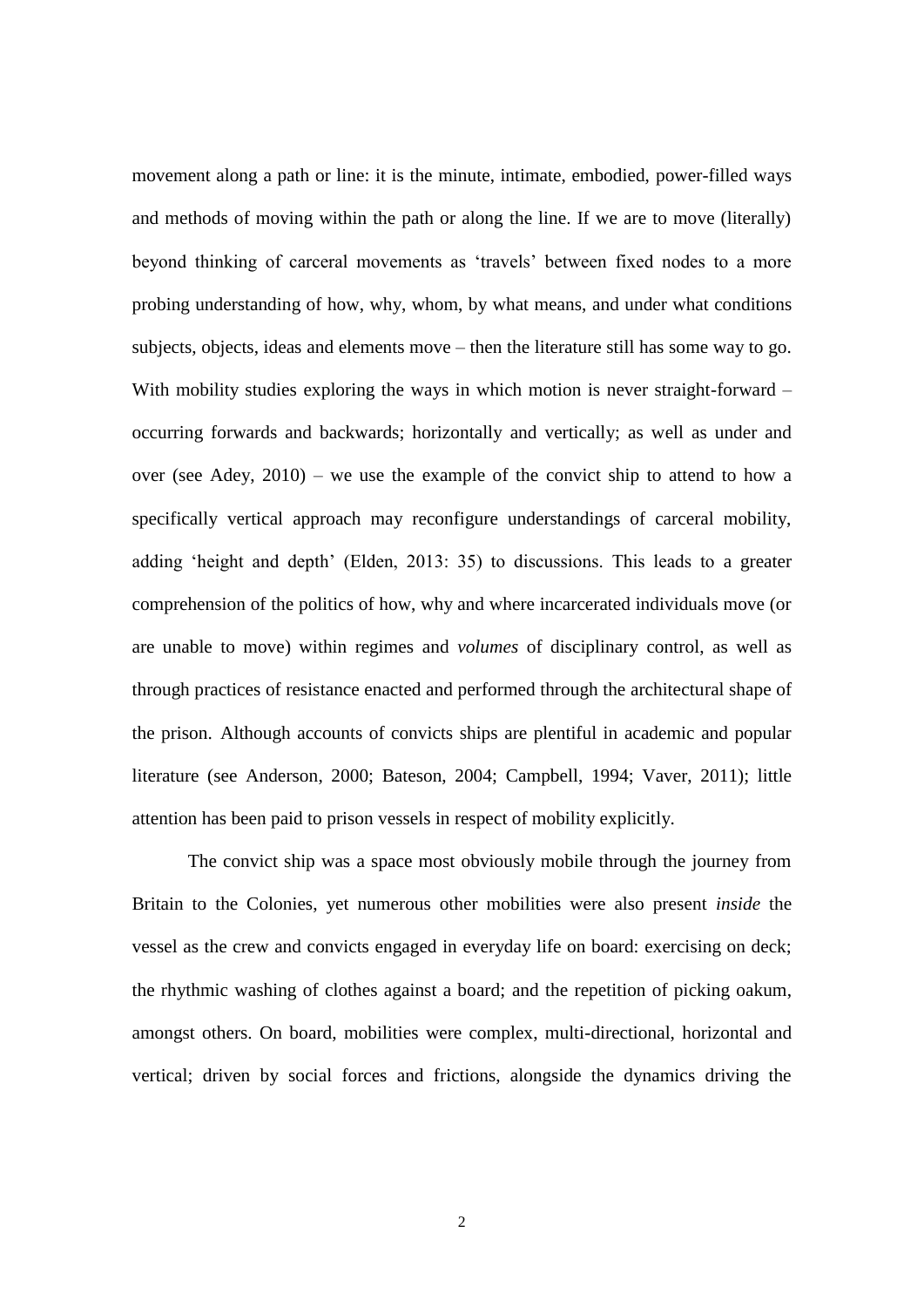undulation of the ship at sea (the waves, currents, wind and so on) (see Peters and Turner, 2015). Therefore, the convict ship demonstrates how prisoners moved in varied ways, not only through regimes of mass mobility facilitated by technologies of transportation. Mobility was a constant in the embodied lives of those incarcerated. Far from being static within the confines of prison space, prisoners – on a micro, intimate scale – still moved; be it disciplined, coerced or otherwise (see Moran et al., 2012; Peters and Turner, 2015; Pickering 2014). Notably though, they moved within the volumes of space available, and it was through this volume that power was exercised (see Weizman, 2003).

In what remains, we split the paper into three parts. We begin by outlining in greater detail the mobilities paradigm and its adoption in carceral studies, particularly through the lens of geography. We then observe the necessity for exploring vertical motion in order to take seriously how disciplinary control and resistant practices are realised through the volume of penal settings. Finally, to exemplify how such an approach can *deepen* our understandings of the practical workings of discipline and control in the contemporary penal landscape, we then turn to the convict ship as a case study for drawing out the multi-directional mobilities of incarceration.

#### **Mobility studies and carceral space**

In contemporary studies of carceral settings, geographic interventions have sought to explore the multiple spaces, times and experiences encapsulated before, during and after detention, confinement, imprisonment and captivity (see Conlon, 2011; Loyd et al.,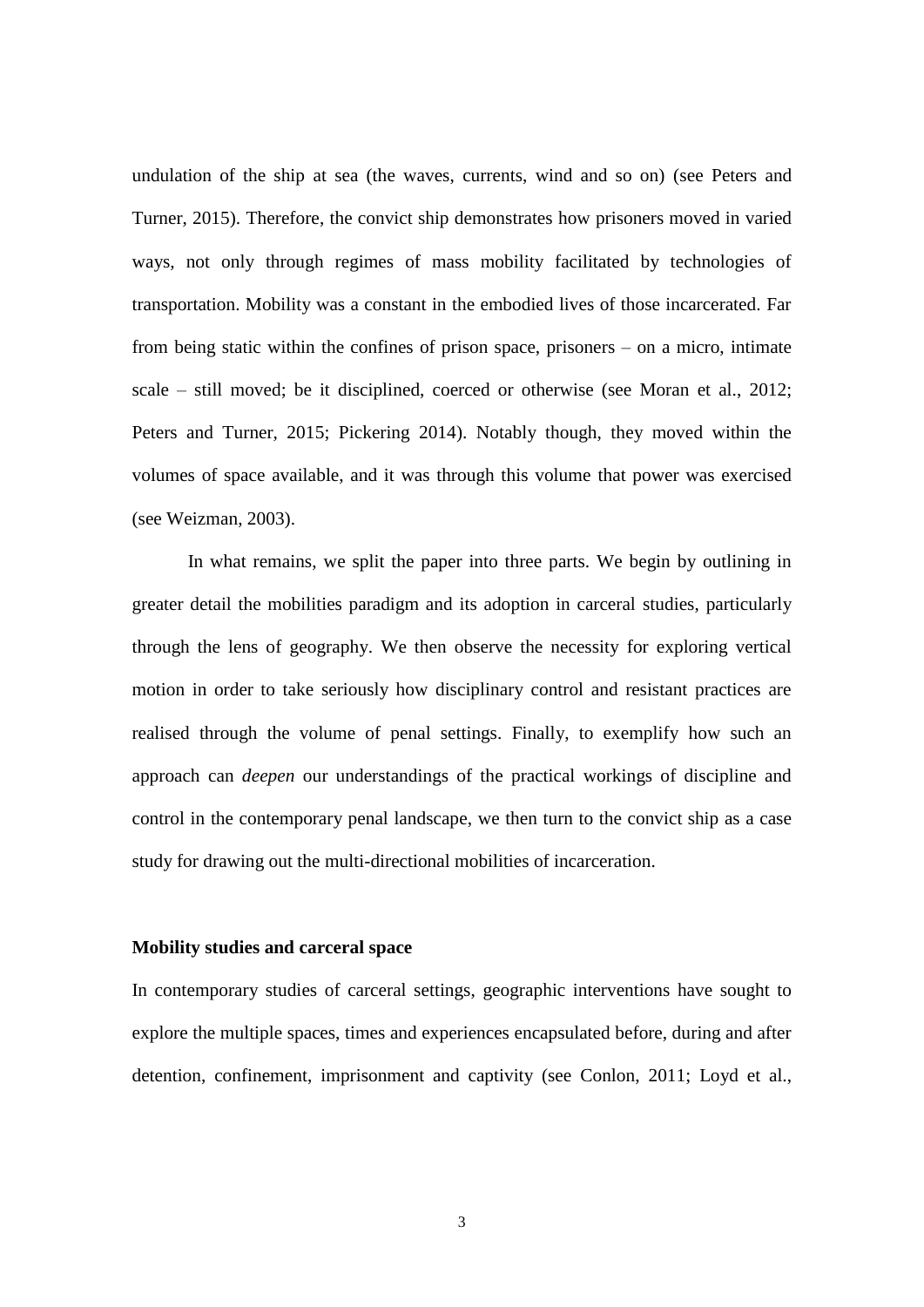2012; Martin and Mitchelson, 2009; Moran, 2015; Pallot, 2005, 2007; Turner, 2012, 2013a, 2013b). Whilst mobility features in this pivotal work, approaches are centred on the predominantly fixed geographies of the prison and limited mobility (or *im*mobility) of subjects therein. This is due to the common assumption that incarcerated experience is anything but mobile (Moran et al., 2012: 449). Indeed, as Ong et al. write 'while studies of prisoner, passenger and migrant subjects examine the intricate spatialities of … control, they tend to focus on … the more rooted/immobile disciplinary and punitive nature of prison spaces and carceral geographies' (2014: 5). Carceral experience is often said to be one of fixity – movement of the subject is limited within specific parameters or boundaries – with liberty and agency greatly reduced (Moran et al., 2012: 449). Indeed, 'prisons may seem to be the epitome of immobility, with inmates incarcerated within a static physical space of detention' and as such, carceral scholarship is particularly 'at risk of neglecting mobility' (Moran et al., 2012: 449). This sedentarist ontology has resulted in the manifold mobilities that permeate prison life and reality being overlooked.

Accordingly, of late, carceral scholars have argued that mobility may well be a useful framework for understanding experiences of incarceration. Mobility, as Moran et al. (2012: 449) note, is ever present in carceral settings in the movement to, from and between prisons. Broadly defined, mobility unhinges a way of knowing that 'assumes a stable point of view, a world of places and boundaries and territories rooted in time and bounded in space' (Cresswell and Merriman, 2012: 4) and is instead alerted to a vision of the world built on fluidity, flows and connections. Mobilities are attuned to the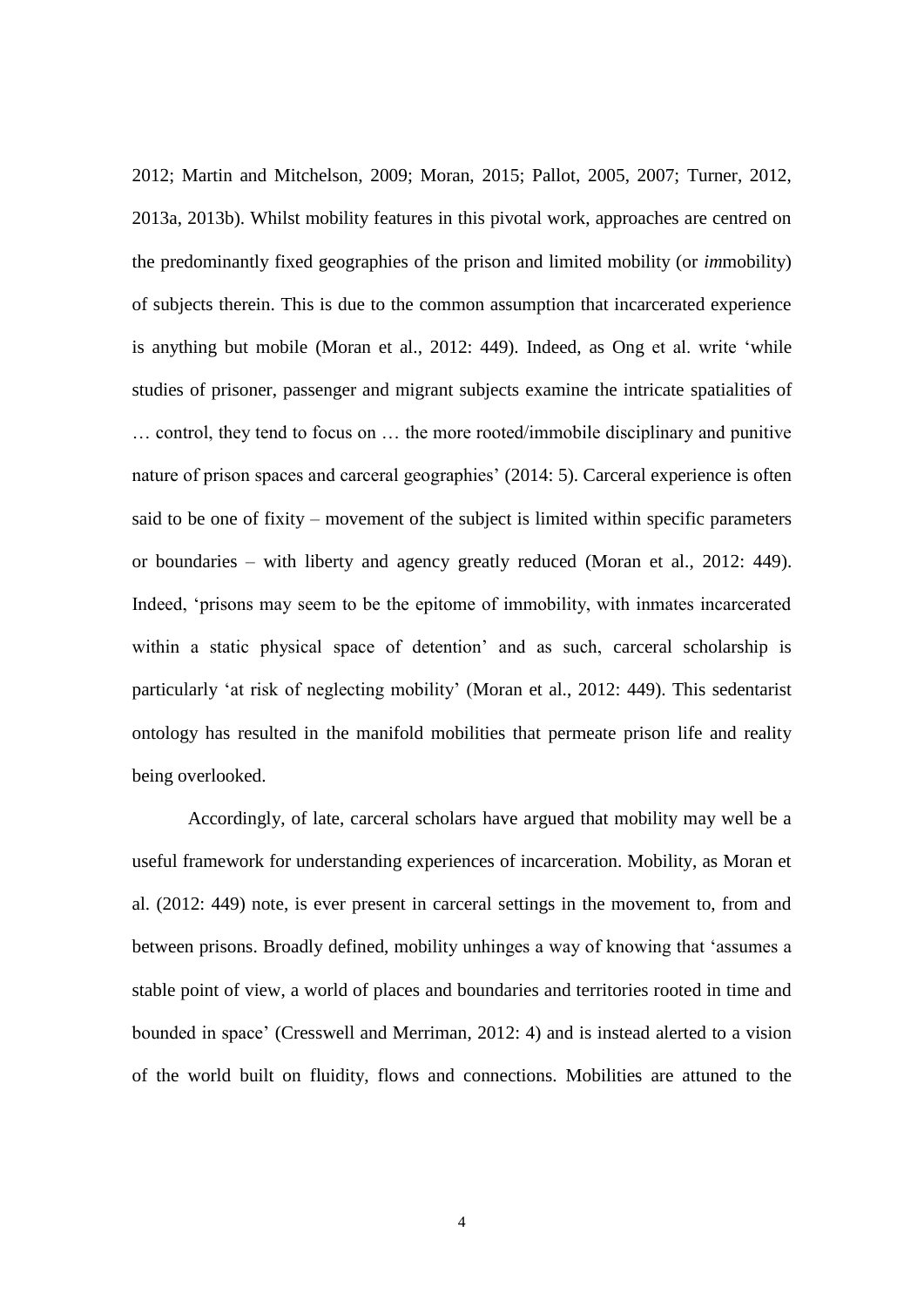messy, complex, contradictory, unmappable realities of how, where, why and by what means people move or are unable to move. Such studies are pertinent in carceral settings, where scholars increasingly recognise how movement (or a lack of movement) underscores experience in and between prisons, detention centres, custody units and so on (Gill, 2009; Moran et al., 2012). Indeed, on closer inspection mobilities are evident in the very act of incarceration as subjects are moved or re*moved* from wider society, crossing a border from the 'outside' to the 'inside' (Turner, 2014, 2016). Moreover, as Moran et al. (2012) demonstrate in their study of train transport in the context of the Russian etap, there are a host of mobilities present in the movement of individuals to/from prisons and between prisons that are often sorely neglected. Furthermore, once inside the prison, a range of (im)mobilities are evident from the macro scale of movement or restriction of movements around the prison space (between the cell, the canteen, the visiting room); and at the micro-scale of the individual body through disciplined movement, requiring subjects to walk, work, rest and play in ways that limit motion to adhere to particular rules and regimes. Additionally, as Turner (2013b) identifies, prison space is far more fluid than we might imagine: prisoners escape, illicit objects flow into and out of jails over walls, under fences and via transportation on/in persons (see also Turner, 2016). Subsequently, there has been a growth in research that attempts to interrogate mobility in relation to the processes and experiences of incarceration – yet this has not been fully exploited.

In previous work we have contributed to the agenda set by Moran et al. (2012), by arguing that carceral mobility does not simply entail those coerced or disciplined

5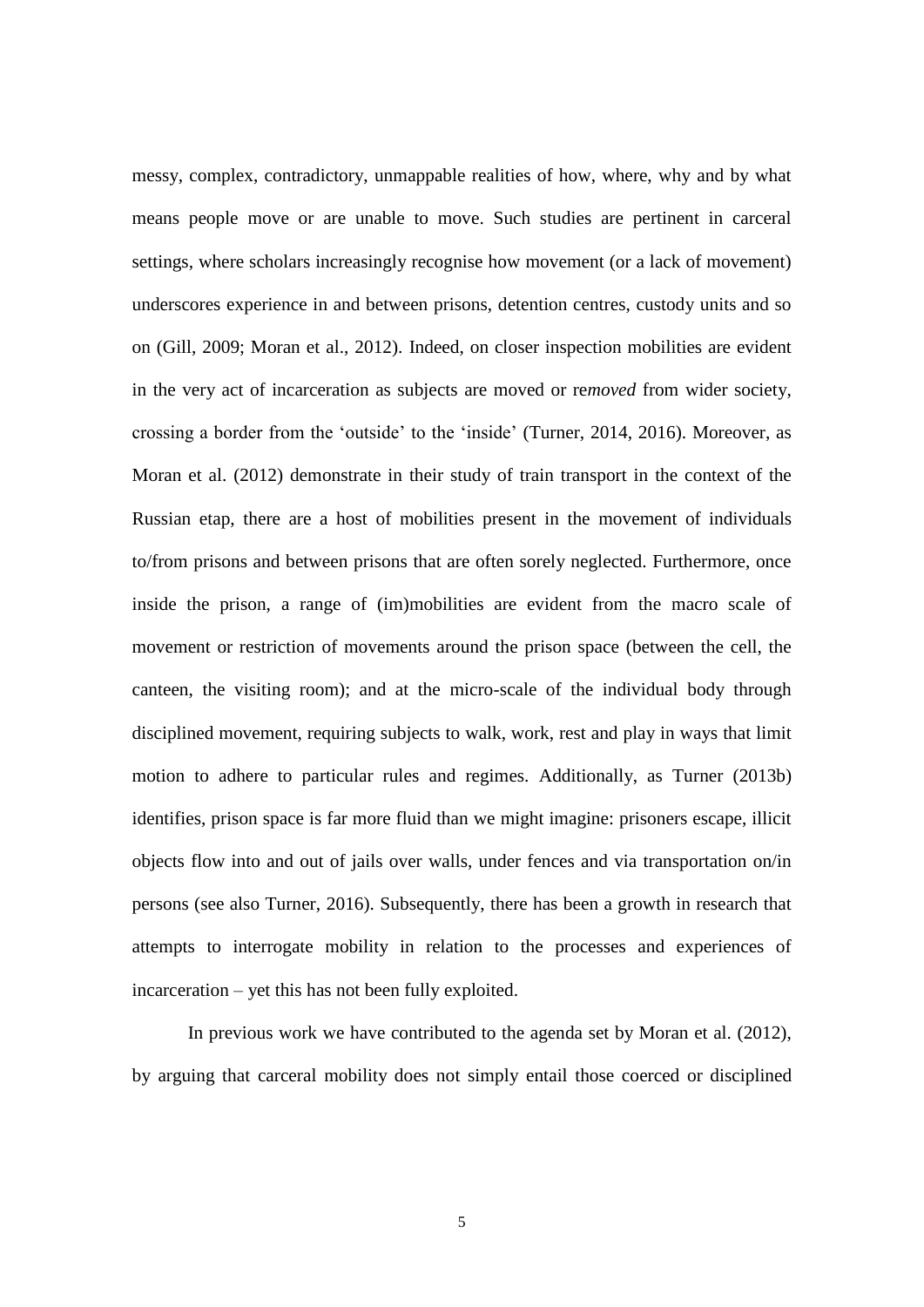movements *wholesale* from location to location. Carceral mobility involves the coerced, disciplined and also emancipatory, minute, temporal, partial and laborious motions that are part and parcel of what it is to be incarcerated (see Peters and Turner, 2015). Expanding from this argument, in this paper we contend that not only do current engagements with mobility in carceral settings privilege an understanding that omits a more nuanced discussion of micro-mobilities and embodied motions, but it also – crucially – produces a largely geometric, flat or *horizontal* vision of movement from point to point. This has resulted in a limited consideration of the nuanced range of mobilities – forwards, backwards, up and down – that shape and define incarcerated life. Studies of carceral mobility, we argue, have been without height or depth. They have lacked volume (Elden, 2013).

Our argument for attention towards the vertical, or voluminous dimensions of carceral life, is inspired  $-$  in part  $-$  by the work on carceral circuitry (see, for example, Clear et al. 2003). Considering the challenges facing urban localities in the  $21<sup>st</sup>$  century, Clear and colleagues posit that incarceration is a key factor driving social disorganisation, alongside instances of crime, isolation, family breakdown and high unemployment (2003: 34). Indeed, it is the relationship between social (dis)organisation and incarceration that amplifies the challenging social conditions faced by neighbourhoods, because of a continual *removal* and then *return* of individuals to/from urban areas. As Clear et al. note 'whatever the positive effects of the removal of prisoners, the offenders eventually return and their return poses a set of problems at the neighbourhood level' (2003: 60). It is a circular loop of populations moving 'into and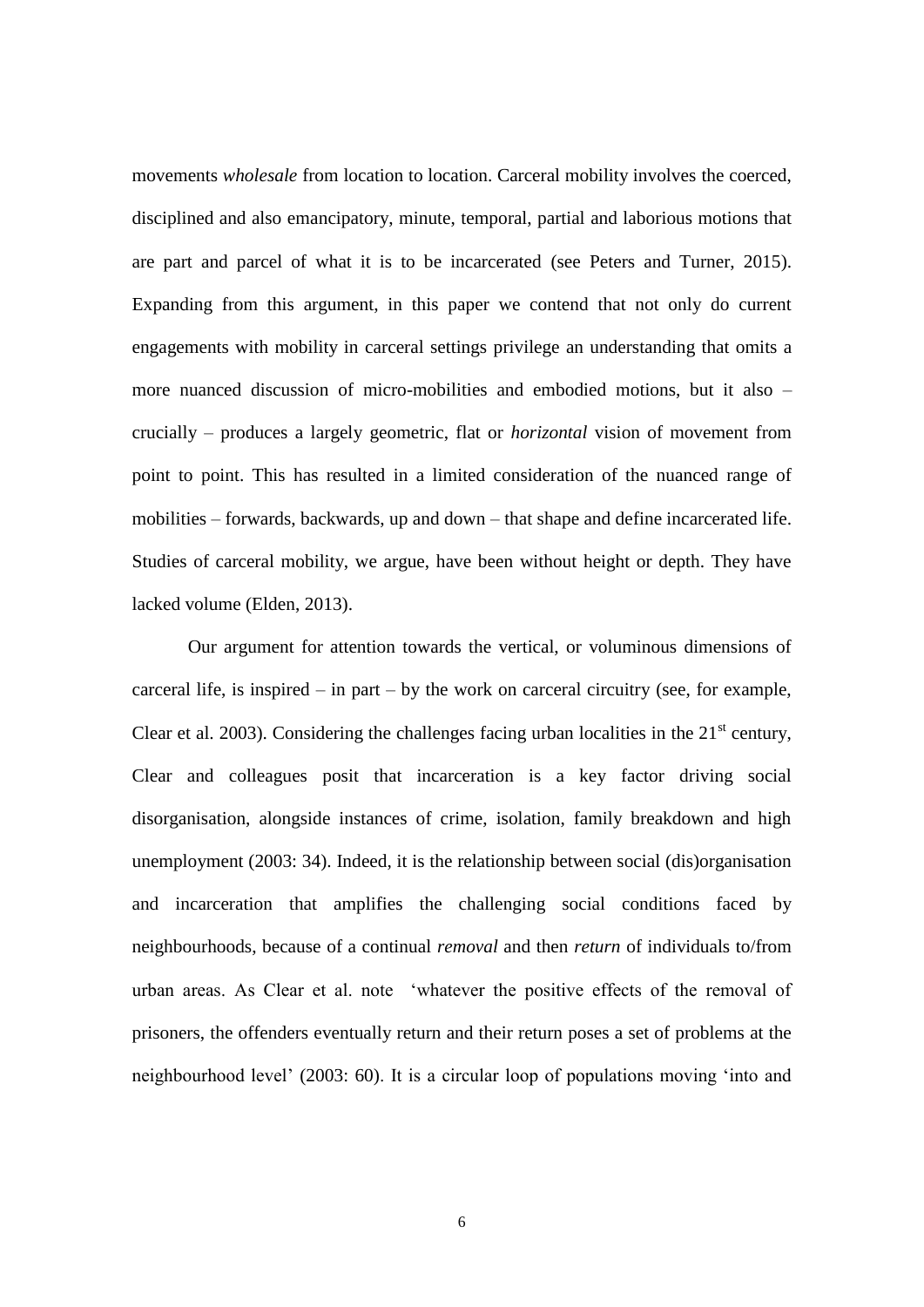out of neighbourhoods' that creates an unstable and volatile environment, because of constant motion between inside and outside. On the one hand, the circuits Clear et al. (2003) describe, are linear. They conform to the flat approach towards mobilities that carceral studies have largely adopted. A circuit, though a loop, is no less a *line.* As Ingold thought-provokingly contends (see 2007), a line is not always straight. If you were to draw a loop on a sheet of paper, it is no less a line. It still has a beginning and an end. The end simply connects back to the beginning. It remains *flat* in its realisation*.* 

Circuits, for Clear and colleagues, consist of neighbourhood removals and community reintegration- that shifts people in, and then out of prison, along a line that is merely looped – therefore always permitting a chance of return. That said, whilst the notion of a circuit supports the need for a more nuanced conceptualisation of carceral mobilities that attend to height and depth, it does *move* us in this direction. Indeed, as Clear et al. demonstrate, the circuits established between prison and society are not simply flat loops. Rather, there is a 'population churning' in socially disorganised neighbourhoods (Clear et al., 2003: 38). The notion of a 'churn' (see also Steinberg and Peters, 2015) alludes to an altogether more voluminous phenomenon – a motion that has ups and downs as well as backs and forths. As such, we contend that attending to vertical dimensions and movements, *and in situ with the horizontal*, may reveal a multiplicity of movement that is better able to help us understand carceral life: both the (im)mobile experiences of incarcerated subjects and the motionful regimes of governance that confine them.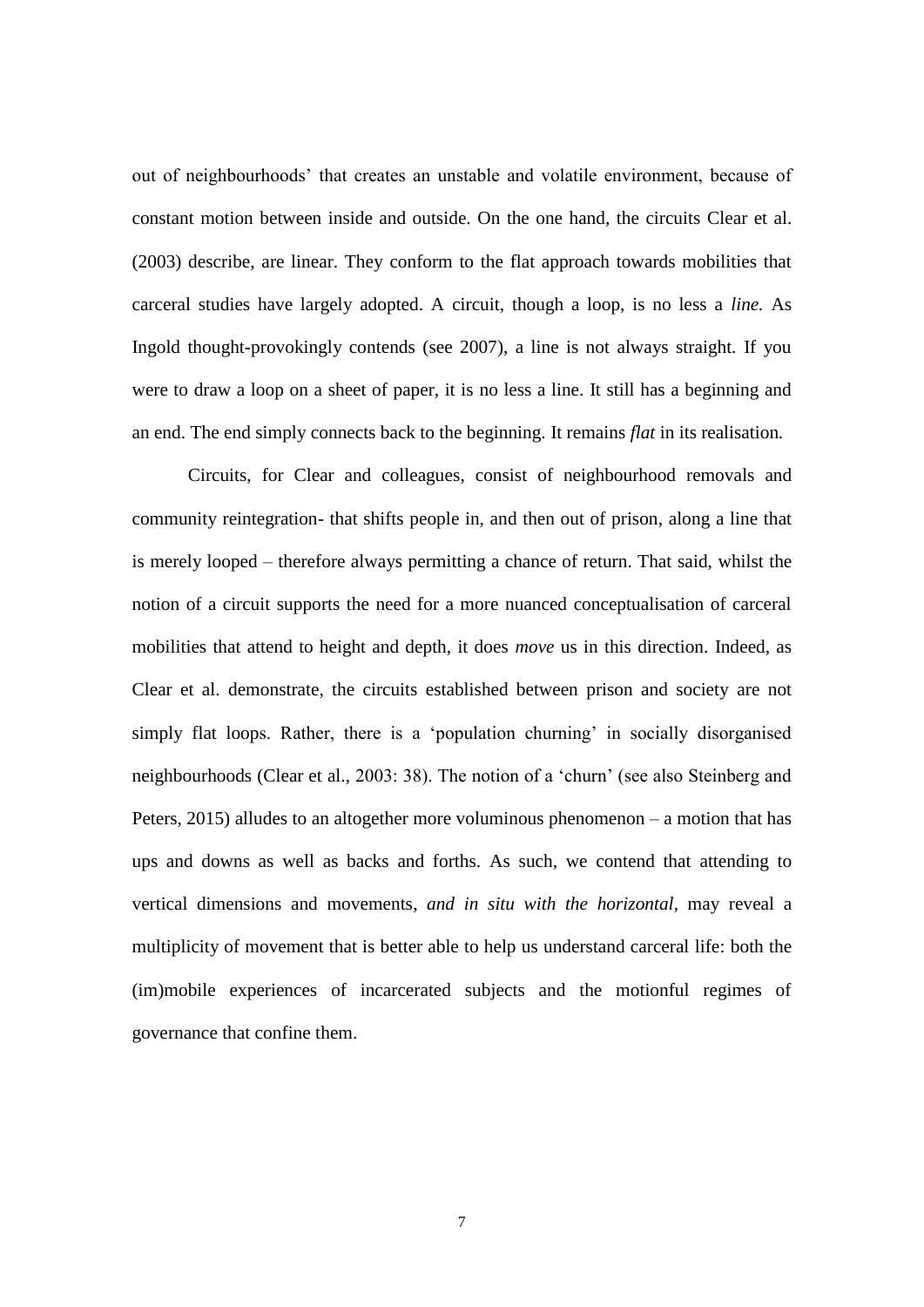#### **Verticality and prison space**

Height and depth are vital to the operation of power in penal settings (see also Weizman, 2003). This becomes particularly apparent when we consider the multiple transactions and connections that occur across the prison boundary (Turner, 2016). Many examples include those relating to prison escapes or the presence of contraband. Jack Sheppard was a robber, burglar and thief, who was arrested and imprisoned five times in London in 1724. He escaped four times from his cell high above ground level by using bed-clothes knotted together. Other prisoners employed subterranean activities. In 1944, a 102-metre tunnel led Roger Bushell and 75 other successful escapees to freedom from the Stalag Luft III prison during World War Two. The story was made into the film *The Great Escape*. Other prisoners travelled upwards. Alfred George Hinds was convicted for a jewellery robbery and sentenced to 12 years imprisonment in 1953. He escaped from Nottingham Prison in 1955 over a 20-foot prison wall. Similarly, eight inmates escaped from the Curry County Adult Detention Centre in Clovis, New Mexico in 2008 by climbing pipes in a narrow space inside a wall and using homemade tools to cut a hole in the roof. Most spectacularly, in 1987, John Kendall and Sydney Draper escaped from HMP Gartree when a helicopter landed in the exercise yard. The notion of the aerial has also made an impact in the presence of contraband in prison spaces. Many items are simply thrown up and over prison walls and fences to be collected by those waiting on the other side, embracing the very threedimensional capacities of space for resistant practices. However, advances in technology have also witnessed some more inventive transgressions. In November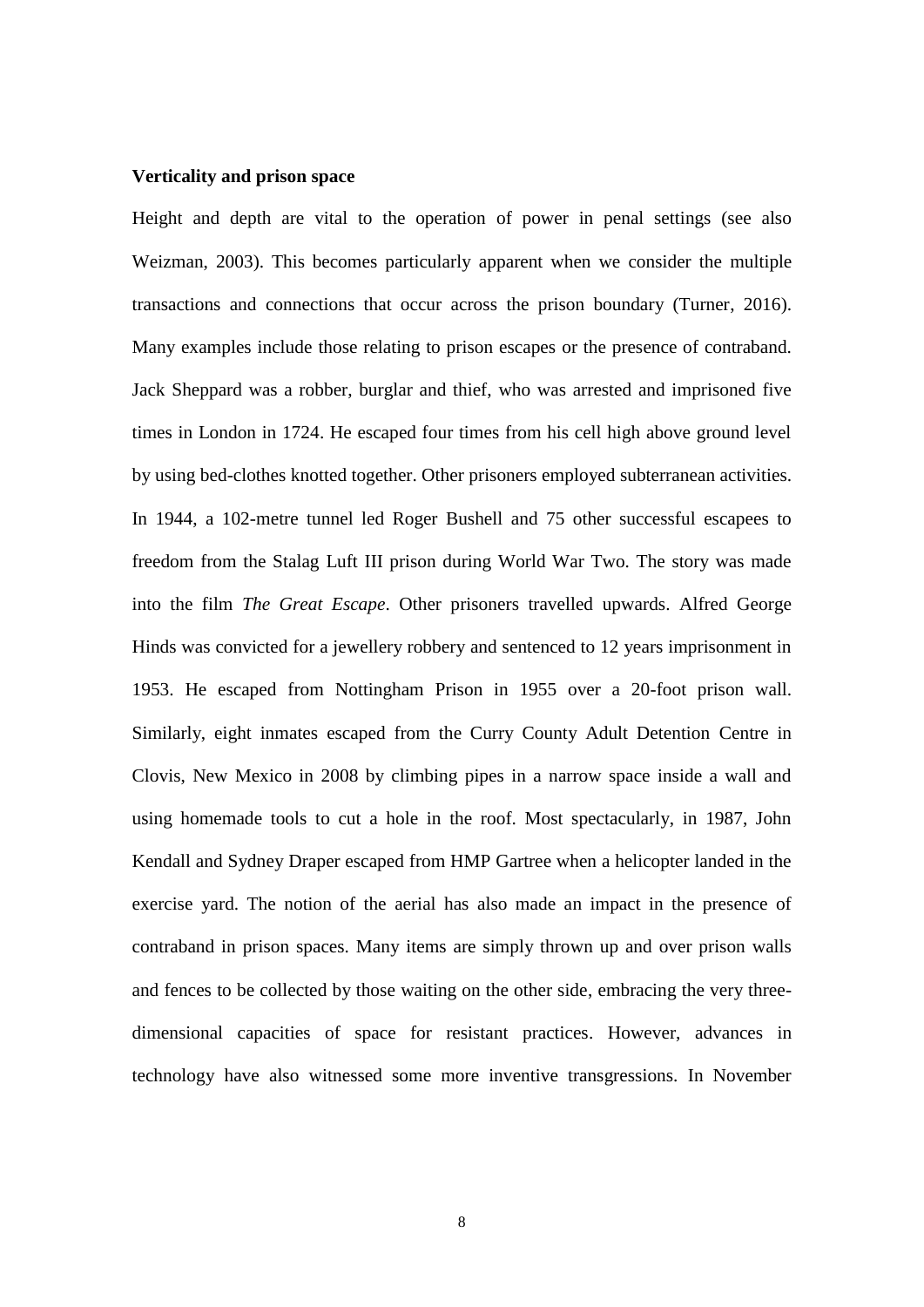2013, four people were arrested after a remote-controlled helicopter was allegedly used to fly tobacco into Calhoun State Prison, Georgia, USA. And in March 2014, a man was arrested for allegedly trying to smuggle drugs into an Australian prison using an unmanned drone.

Second, an attention to verticality can used to understand spatial movements within the prison itself. Whilst incarcerated, prisoners experience vertical movements dependent upon the regime of the prison and their individual categorisations. For example, in some prisons, inmates sleep in double or triple bunk beds. The hierarchical relationships and territorial contestations that this living situation manifests can have major implications for individuals' ability to afford themselves privacy and avoid confrontational circumstances (for an example of how dormitory situations are enacted as visual landscapes, see Van Hoven and Sibley, 2008). Additionally, prisoners may be located on specific 'landings' within the prison depending on their status according to the Incentives and Earned Privileges Scheme (IEP). Prisoners on enhanced status may occupy cells in higher tiers of the prison owing to their good behaviour. Access to these areas would be restricted for non-Enhanced prisoners, confining them to the lower levels of the wing. In some cases, sex offenders have been housed in the top levels of prison, ensuring that they will not interact with prisoners from the rest of the population due to the risk of potential aggravation by the nature of their crimes (Wener, 2012). Power in the prison then, is often expressed through the very volumes of space that are opened up vertically (see Weizman, 2003).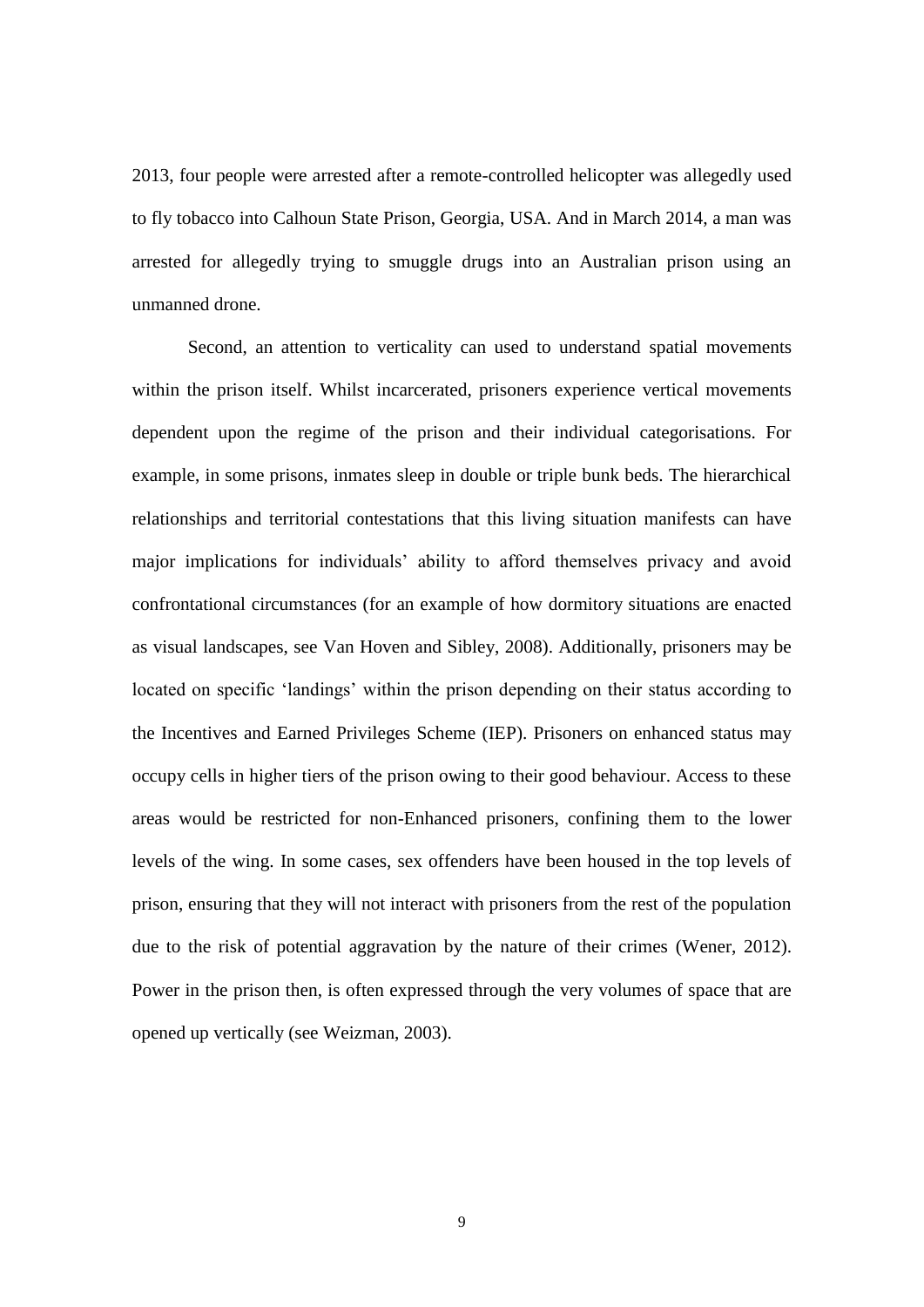Conversely, casting individuals downward has long been associated with the subjugation of wrong-doers. Dungeons, whilst often romantically represented in fairy tales, were symbolic of most medieval castles and were largely altogether less pleasant environments. The original Newgate Prison in London has often been called 'hell above ground'. Moreover, when Connecticut's first prison was built in an old copper mine, its living conditions were dismal because barely any sunlight made its way down the steep shafts. The cells were damp, mouldy, and claustrophobic. Most early-modern prisons also featured an oubliette (from French, literally 'forgotten place'). This deep hole, dug well below the prison floor had only one escape route – a trap door in the ceiling. Here, prisoners were often left to starve in the cold, damp darkness, squeezed into the tiny square of floor at the bottom of the shaft. In both these examples, confining prisoners to spaces below the earth without the comfort and warmth of natural light was a mark of domination *over* those individuals. As such, occasions where inmates were able to 'rise upward' through the prison architecture demonstrate deliberate acts of resistance. Rooftop protests have become a fierce symbol of defiance within the penal setting. In Britain, rooftop protests were significant in the Strangeways riots in 1990. Most recently, in 2013 six prisoners sat atop HMP Oakwood in Wolverhampton for six hours.

It is at this point that we draw upon our final example, that of the Panopticon. The Panopticon, designed by English philosopher and social theorist Jeremy Bentham in the late-18<sup>th</sup> century, consists typically of a circular structure with an inspection house tower at its centre, from which the managers or staff of the institution are able to watch or observe (-opticon) all (pan-) the inmates, who are stationed around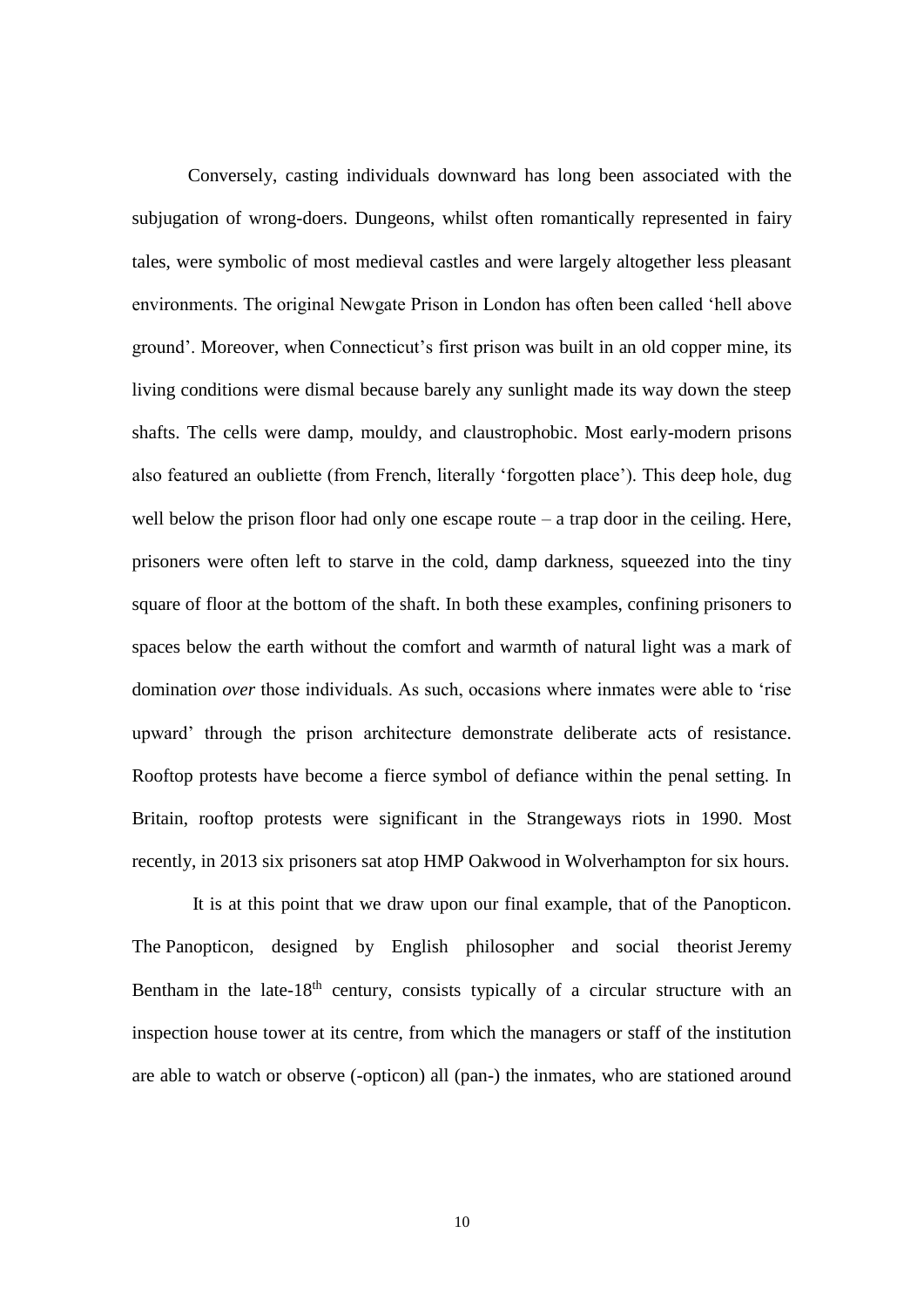the perimeter. Inmates would be unable to tell whether or not they were being watched. The rationale for the Panopticon was predicated on the ability of the prisoner to selfregulate their mobilities, believing themselves to be watched by all others imprisoned within the radial layout (See Bozovic, 1995). The Panopticon provides a useful example of how height and depth create *radial* expressions of power that rely crucially on vertical projections. The Panopticon prison design is predicated on the vertical omnipresence of the guard in the tower which then permits surveillance and self-regulation of the individual *across* the building. It therefore demonstrates how an understanding of movement in the prison must extend beyond the horizontal, because governance is not flat. It is operationalised through controlling mobilites *within* a volume of space.

In highlighting these examples, we demonstrate the significant relationship that exists between vertical movements (upwards and downwards), horizontal movements (across and through) and power (both hegemonic and resistant). We next turn to the example of the convict ship to provide a more nuanced understanding of how incarcerated individuals move (or are unable to move) within regimes of disciplinary control.

#### **The convict ship**

Transportation of individuals via ship can be first dated to 1584 when Richard Hakluyt (c. 1552-1616), a geographer, cleric and historian suggested using convicts as a free workforce in the American Colonies. By the late-16th century this process was institutionalised to a greater degree and by the late-18th century, as part of a growing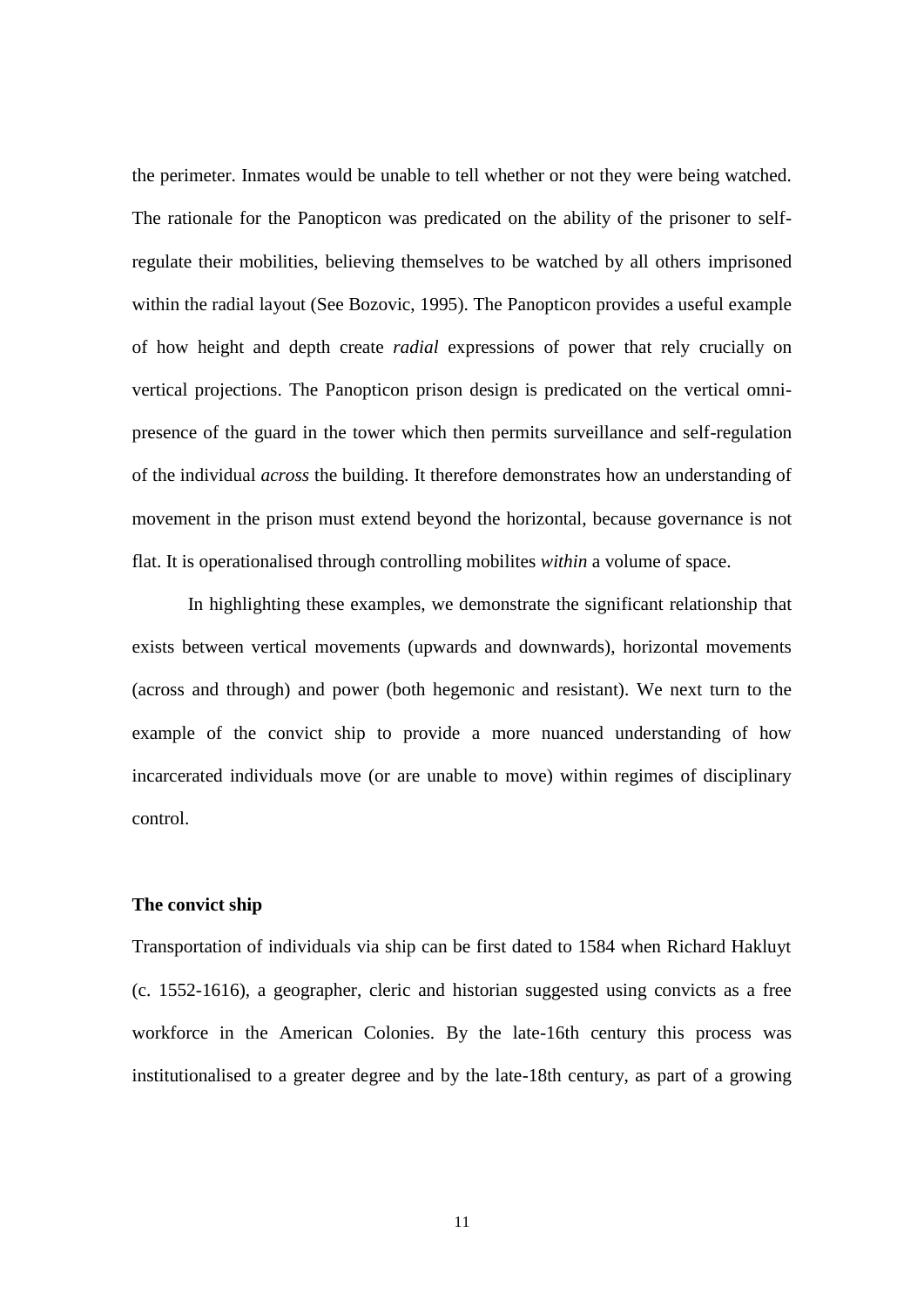call to civilise punishment in Britain, the shipping of convicts was a preferred sentence for many (Radzinowicz and Hood, 1986; Vaughan, 2000; Willis 2008). The Piracy Act 1717 established a seven-year penal transportation to North America as an alternative punishment for those convicted of lesser felonies. In addition, those with more serious sentences – such as the death penalty – could have this sentence translated to one of transportation via a Royal pardon. In this way, transportation became a much-used method for disposing of convicted people. Transportation of criminals to North America thrived from 1718 to 1776. By 1775, 50,000 British convicts were transported to North America. When the 1776 American War of Independence prevented the continuation of this transportation, criminals were instead transported to the British Colonies in Australia and Van Diemen's Land (Tasmania) (The Howard League for Penal Reform, 2012). The years 1787-1868 witnessed the movement of 162,000 British and Irish convicts in 806 ships to these destinations (Brooke and Brandon, 2005: 13).

In order to make observations about vertical mobilities, and the politics embedded within the volume of space that was the convict ship, we draw on a variety of archival records, alongside published accounts of incarcerated life at sea. Primarily we draw on Admiralty records held at the National collection in Kew, focusing our attention on captain's diaries and the medical folios of surgeons (or doctors) on the ships dating from 1819-1857 (this marking a peak period of transportation to Australia and Tasmania). That said, our aim here is not to provide a neat, chronological historiography of the era of transportation. Rather, we take a thematic approach, piecing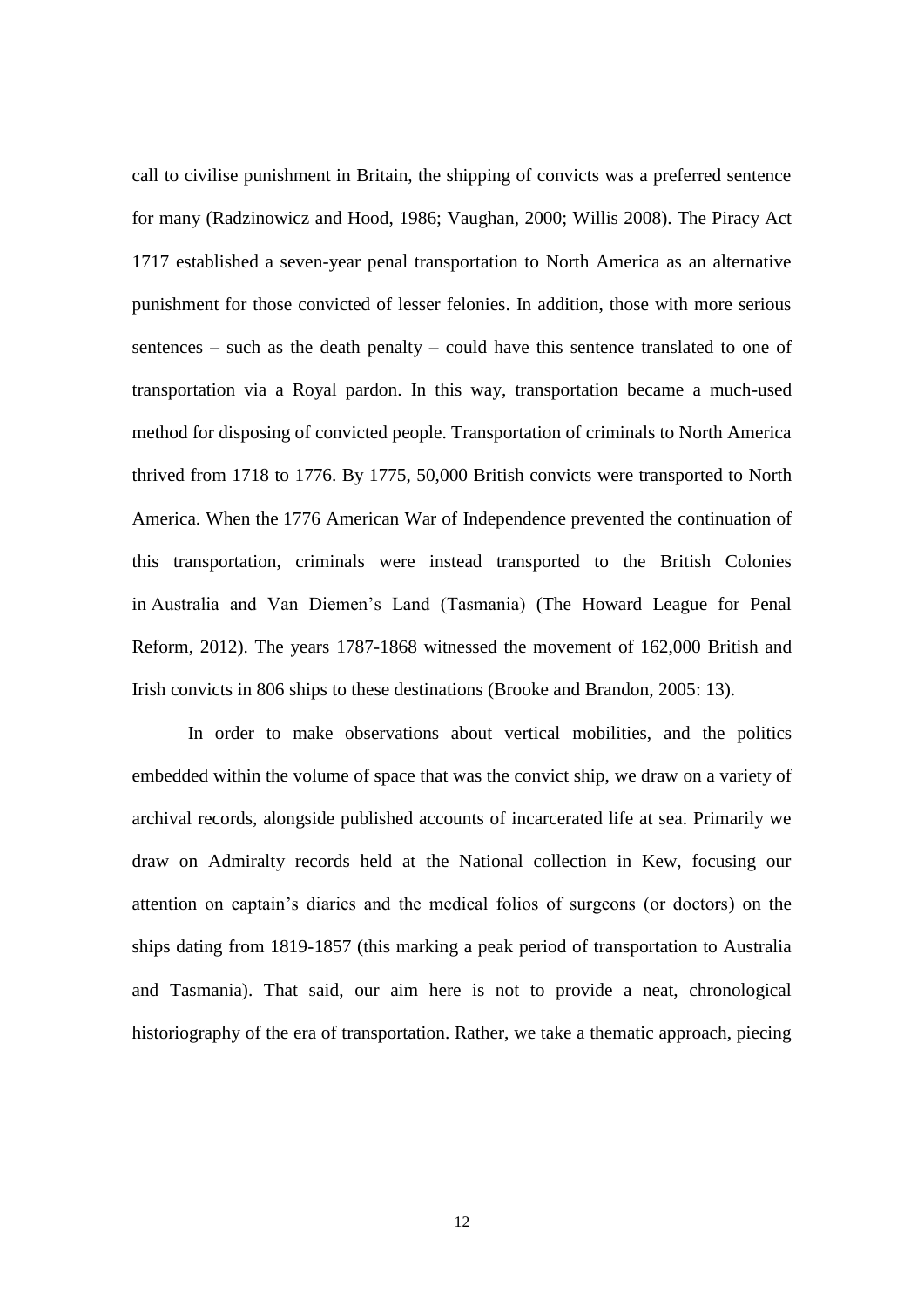together various instances of mobile experience, shuttling back and forth (and up and down) throughout this wider period in penal history.

Moreover, whilst it might be possible to explore mobility in respect of any carceral setting such as a traditional landed prison, we contend that the convict ship permits us to explore the mobilities of carceral experience in exemplary ways. Most obviously, the convict ship is a prison that moves. Ships (of any kind) most noticeably move from port to port, *across* space (Hasty and Peters, 2013). Indeed, ships have been regarded, somewhat simply, as the facilitators of horizontally linking the spaces of capital accumulation – cities, towns and so on (Steinberg, 2001). Certainly the convict ship can be regarded in such as way. Firstly, such ships facilitated the A to B movement of all kinds of people – not merely convicts. The *Almorah* was employed in moving convicts from Ireland to New South Wales in June 1820. However, the ship also carried James Fitzpatrick, his wife, and two children. Similarly, when the guard (consisting of a lieutenant, sergeant, corporal and 28 privates) boarded the *Albion* on 10 May 1828, they were also joined by five wives and eight children. Three wives also joined their husbands aboard the *Lady Ridley* in 1821. Moreover, the embarking and disembarking of convicts in particular – the start and end of their linear journey – were points of celebration amongst the crew of ships, particularly surgeons, whereby the delivery of a healthy cargo of convicts represented a successful voyage (see for example the general remarks of Robert Espie, Surgeon aboard the *Dorothy*, 1820<sup>1</sup>). Moreover convict ships were evidently involved in horizontal, lateral passages. The marking of equator crossings, for example, demonstrates the ways in which horizontal motion was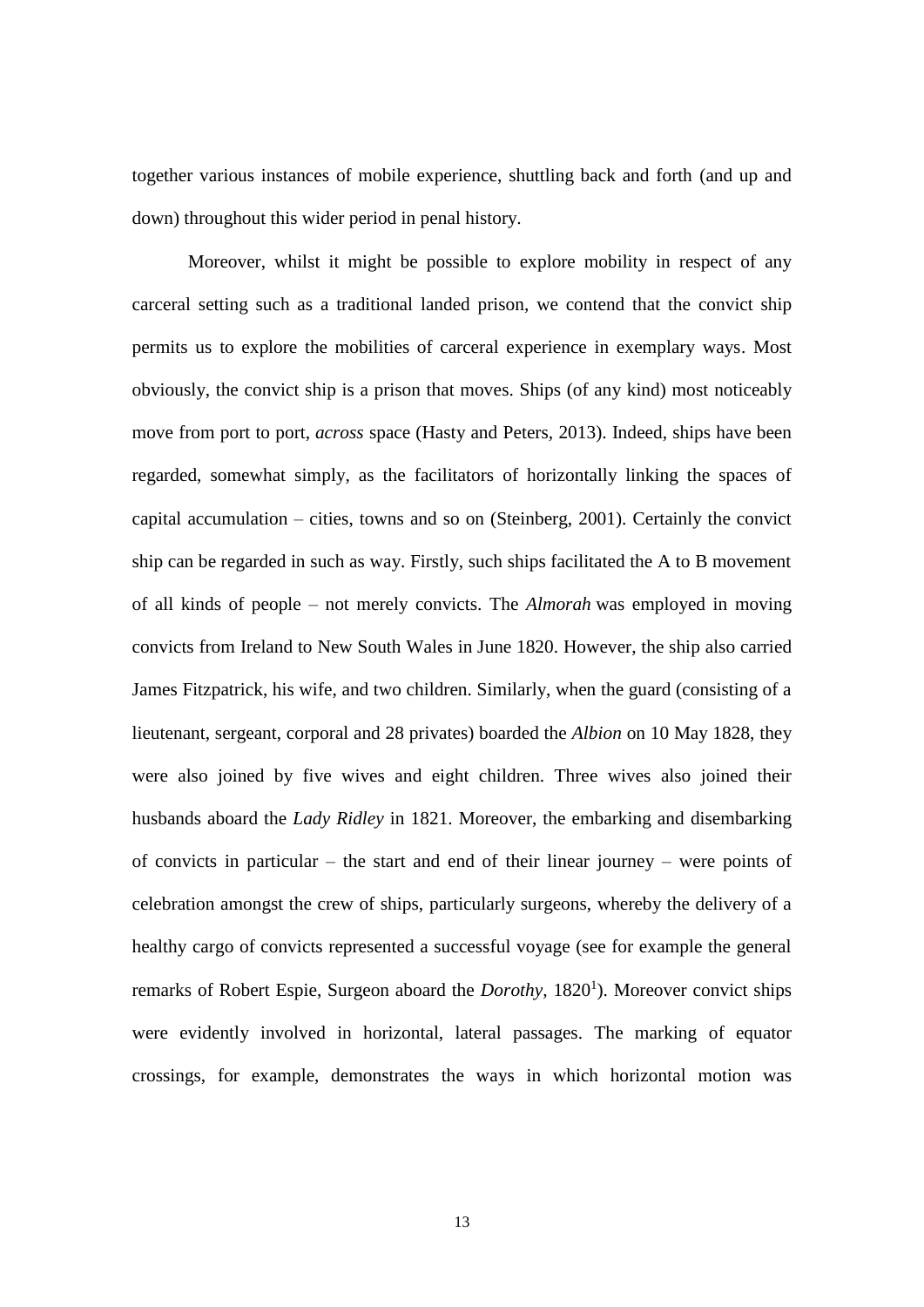recorded, and traditional practices related to this maritime rite were observed, by both convicts and crew. As William Hamilton noted,

The ship crossed the equator this forenoon. That event being expected, and the women … having expressed a wish to witness the usual ceremony amongst seaman on such an occasion, which from their good behaviours I complied with. Soon after noonday the men who had not been so far before were initiated, the women joining in free sprinkling of water, with much good will and humour. (Diary of William Hamilton, Surgeon and Superintendent, *Elizabeth,* 1 September 1818<sup>2</sup>)

Yet, ships are also mobile in a multitude of other ways. They move not *on* water (assuming water to be a surface or plane) but *through* it and *in* it. Water has volume (see Steinberg and Peters, 2015). Via this connection with the loose, molecular form of water, ships also move up, down; they list, they tilt, they rise, fall, drift and so on. Prison ships are no exception. Cases of bad weather, resulting in erratic movements and subsequent sea-sickness of incarcerated subjects, are rife in descriptions of life on board. Yet the convict ship is not merely a form of transportation between prisons, but is likewise a prison in and of itself. In this prison space – a space of apparent detention and confinement – incarcerated subjects inside the ship also move and these movements take a variety of forms and trajectories. However, these movements have vertical and horizontal limits, producing a contained volume of space for incarceration. The ship,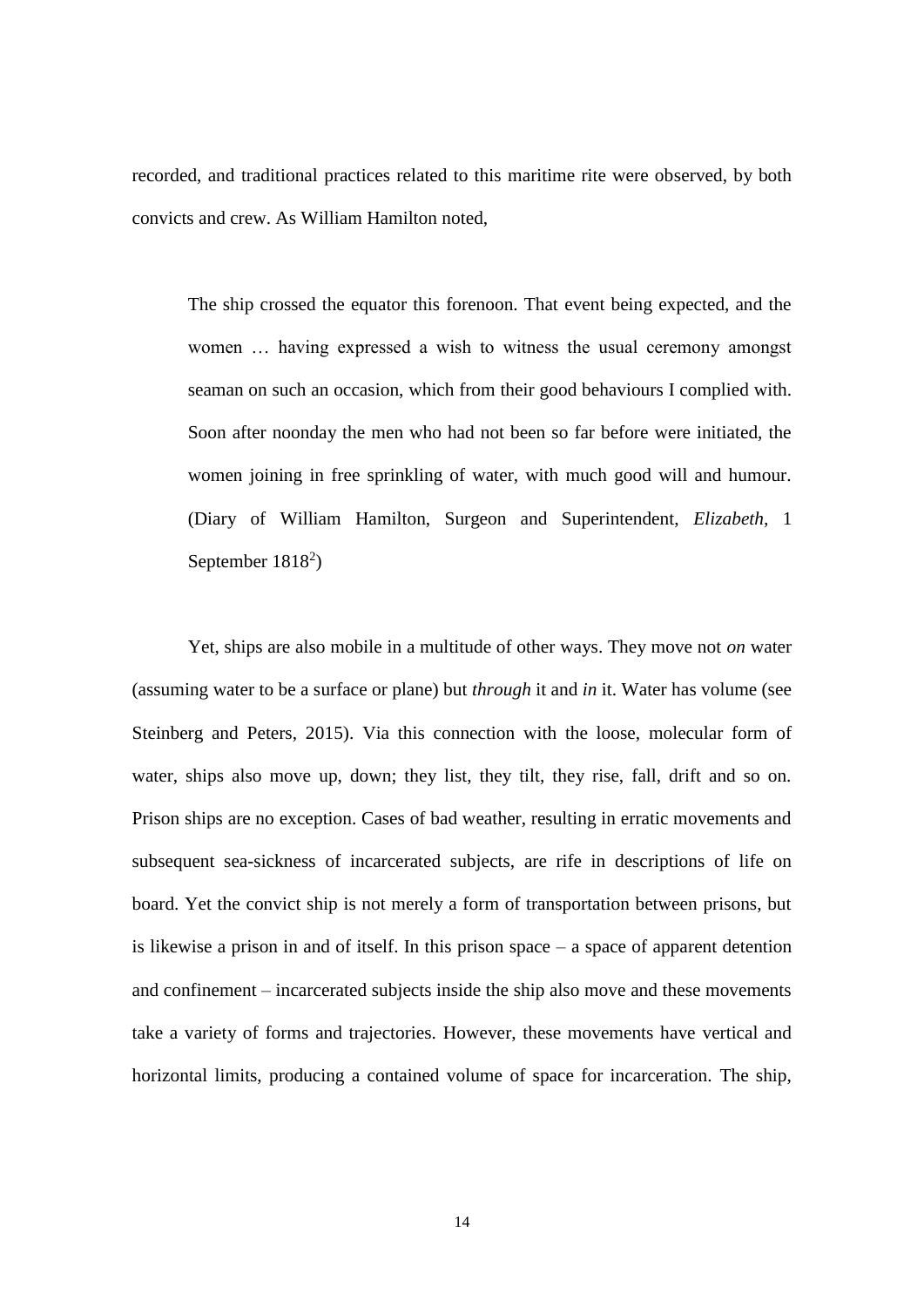therefore, allows us to move our attention to the ways in which carceral experience is generated through various dimensions – not simply the horizontal, but the vertical and also the myriad of angles, inclines and tilts that characterise movement which is not simply two-dimensional (see Elden, 2013). In what follows we trace a more nuanced picture of the mobilities interrogating the vertical qualities of carceral life so often overlooked in flat explorations of prisoner mobilities in order to begin our efforts towards opening attention to the complexity of space through which carceral life is lived.

### **Vertical (im)mobilities on the convict ship**

What is striking about convict ship transportation, particularly in the era to which we refer, is the 'excellent care' received by convicts whilst on board and the '*high* state of health' in which they arrived in the Colonies (Diary of Edward Foord Bromley, MD and Superintendent of Convicts, *Lord Wellington*, 1819<sup>3</sup>, emphasis added). From 1801, convict transportation was subject to tighter regulation by the British Government in terms of provisions and medical support following outbreaks of disease with heavy loss of life on some early voyages. Although part of the British penal regime, ships were chartered – that is privately owned and commissioned for the journeys (Atkinson, 2005: 23). The captains and crews were not agents of the government and would often have their own priorities for the voyage. However, given that the purpose of convict voyages was not merely to remove unwanted individuals, but to supply a ready workforce for the development and population of new colonies, it was essential that prisoners arrived in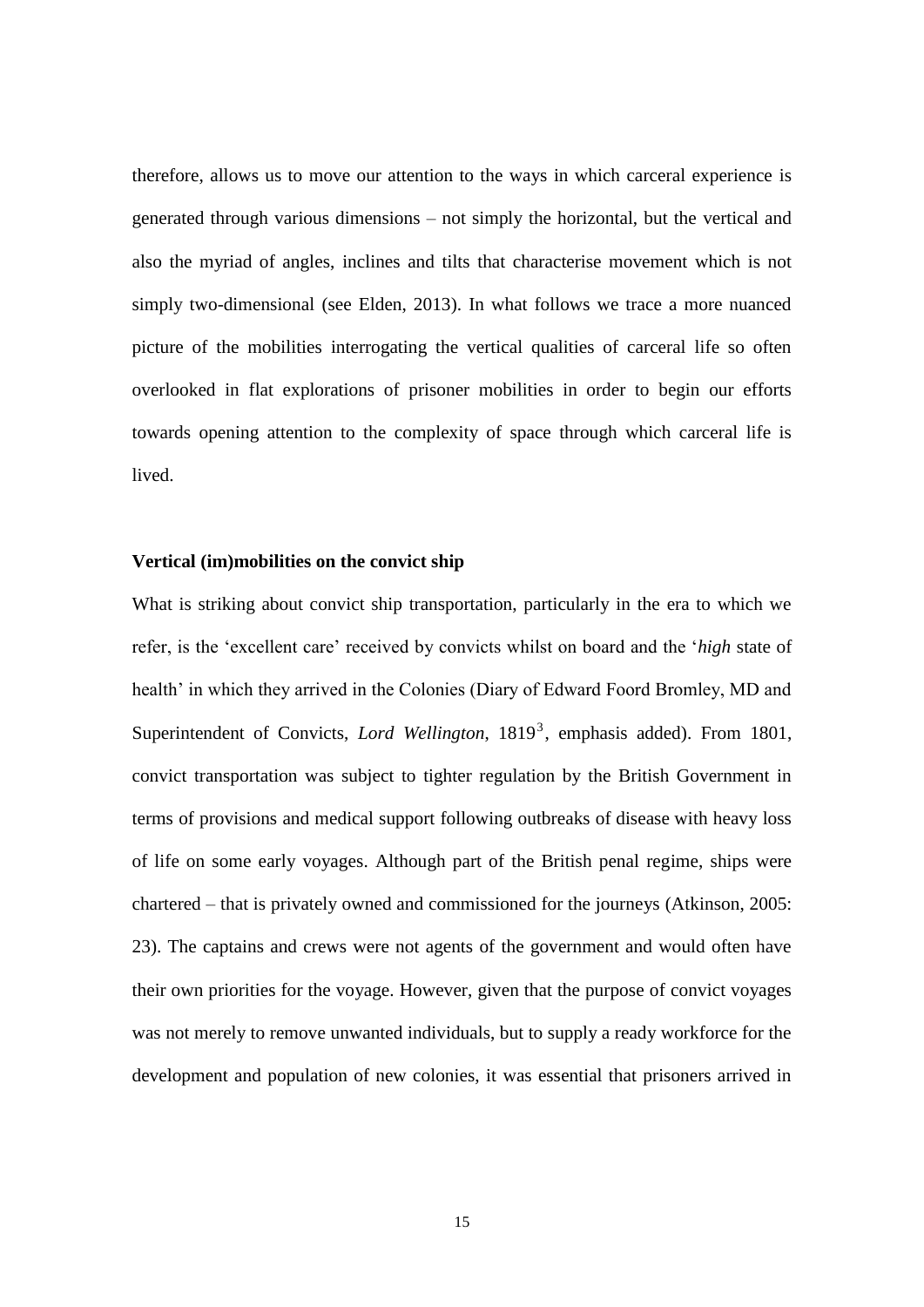good health. As such, on-board Surgeons were 'official representatives' of the government whose role was to 'see that the convicts were not mistreated or exploited by the captain or crew, as had happened on some early voyages, and to look after the prisoners' health during the long voyage' (Atkinson, 2005: 22-23).

Accordingly, a key strategy for ensuring a strong and well cargo of convicts was to 'order' them to time up on deck (see for example the diary of Surgeon and Superintendent George Thomson aboard the *England<sup>4</sup>*). The successful horizontal passage of individuals was therefore predicated on movements encompassing vertical dimensions. Power then, was projected through mobilities that were ordered, facilitated by the spatiality and volume of the ship itself. Indeed, John Duke, Surgeon aboard the ship *Atlas* bound from England to New South Wales in 1819, commented in his records the importance of allowing prisoners time on deck, the use of the wind-sails for ventilation in hot climes, and frequent bathing<sup>5</sup>. Likewise, Robert Espie, Superintendent and Surgeon during the voyage of the *Dorothy* 1820, remarked how 'the cleanliness enforced during the voyage helped keep the men healthy, as did exercising their minds in the school and allowing them access to the deck'<sup>6</sup> .

However, the word 'enforced' used by Espie is indicative of the power relations embroiled in the movement of convicts on board. Indeed, such time on deck was rarely optional for convicts; rather it was a *required* mobility. Whilst some deck time was determined by weather (poor weather led to periods held below deck in order to shelter from the elements<sup>7</sup>), it was the Captain and Surgeon on board who literally held the keys for a vertical movement from below to up on deck. The movements between decks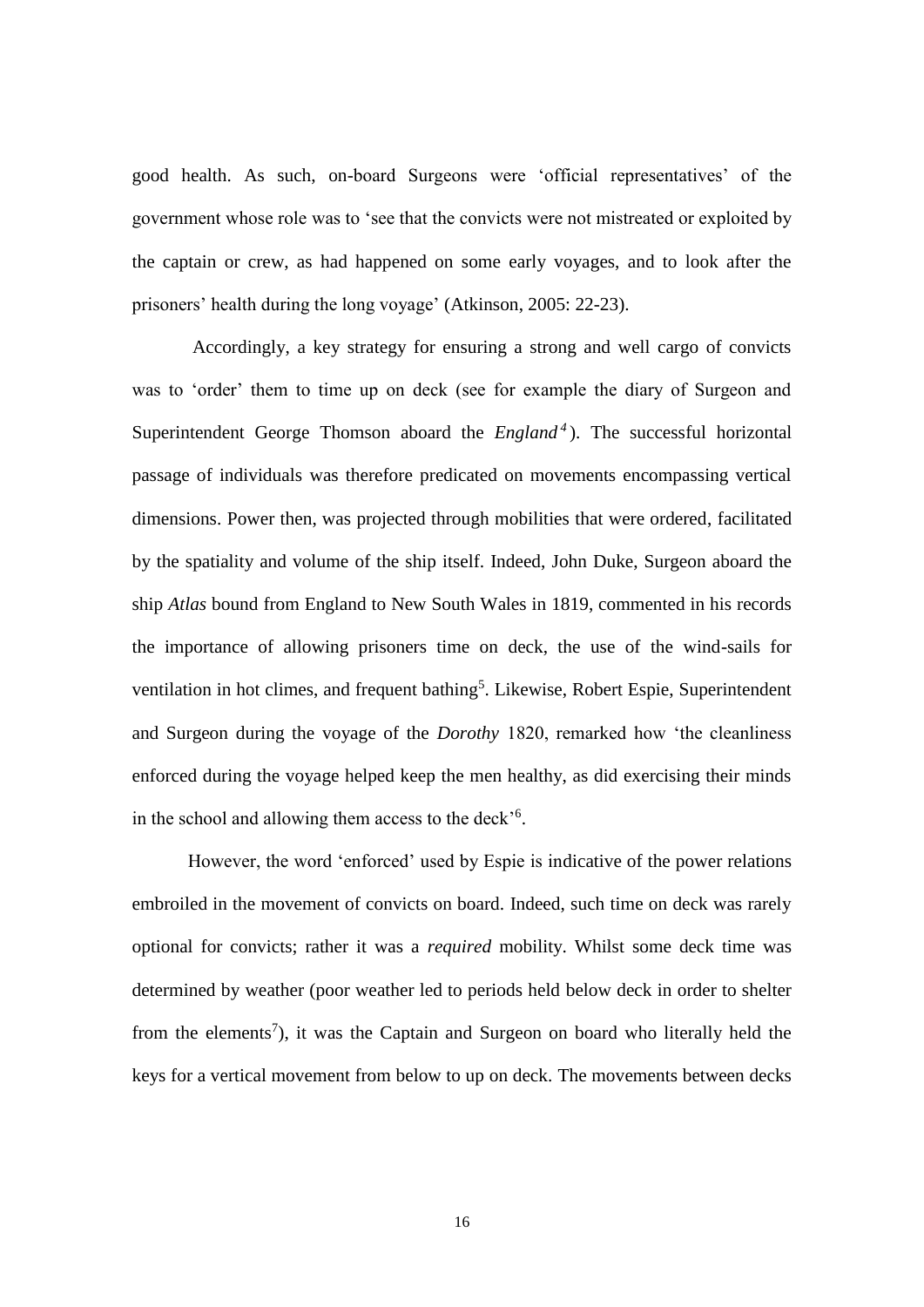resulted in a vertical form of motion that not merely witnessed a physical upwards or downwards mobility of convicts between the levels of the ship, but likewise, represented the less tangible, hierarchical plays of power enacted between gaolers and prisoners; from the top, down. Through such disciplinary regimes, power pervaded the strata of space, piercing its lateral layers through the volume of the ship (to follow Elden, 2013). Espie's account from the *Dorothy* is illustrative of these manifold mobile realities and their significance aboard the convict ship.

Espie was a well-sailed Surgeon and Superintendent on the England to New South Wales route. He had already completed two stints in his capacity as MD aboard the *Morely* (1817) and the *Shipley* (1819)<sup>8</sup> and by the time he set sail on the *Dorothy* in 1820 he was highly experienced and his accounts reflected this. Less detailed than some other convict ship records, Espie rather spent time reflecting on the voyage and its successes. Unlike some surgeons, he appeared to have a strong sense of morality in view of protecting the safety and health of convicts (Atkinson, 2005). Nonetheless, even the measured and moral Robert Espie was part and parcel of a process whereby convict mobilities were decided by a higher power (literally and metaphorically) – a 'targeting' from above (Adey et al., 2011). Espie describes in his account how, during rough weather, the convicts were 'kept below' in the prison section of the ship. Whilst this was in some senses to protect them from the elements, the lower decks were the worst part of any ship. Lack of ventilation, leaks, over-crowding, and the extreme heat made stowage in the lower decks uncomfortable. Espie, along with the Captain would decide on when convicts would be allowed 'up'. This was often facilitated in 'divisions'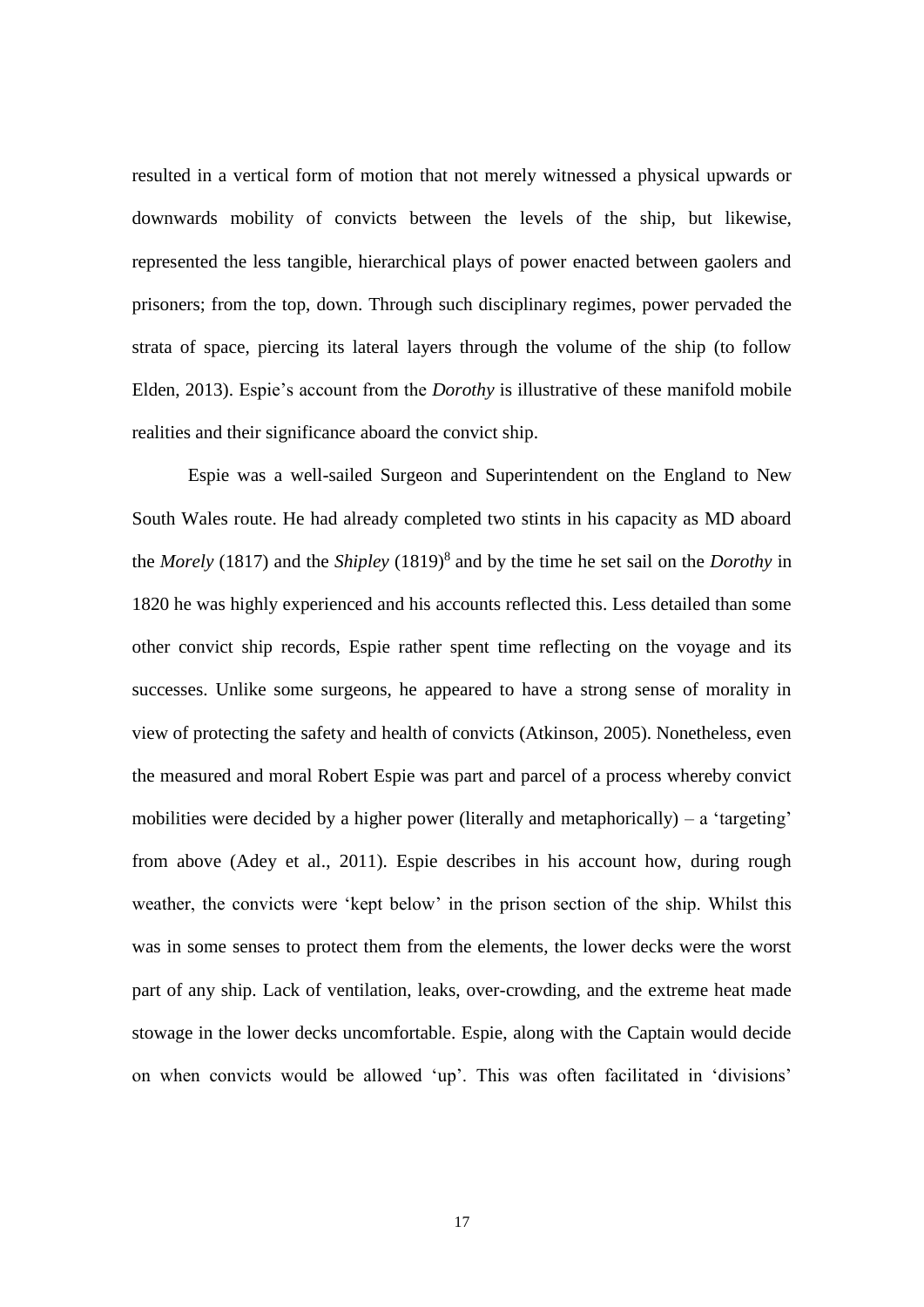breaking the convict cargo into groups and permitting them in small cohorts to move up to the deck and then around it<sup>9</sup>. Likewise, John Duke on the *Atlas*, reports how a routine mobility on board was the 'rotation' or 'churning' (Clear et al. 2003) of convicts from the prison to the deck:

12 June 1819 … convicts on deck in rotation … 13 June 1819 Prisoners rotated on deck 52 at a time … 17-19 June; running down the channel, prisoners rotated on deck, no change to the sick list … 20 June 1819 all prisoners on deck for 2 hours under armed guard while the prisons were thoroughly cleaned; 7-9 1819 July prisoners rotated on deck 40 at a time; 14 July 1819 prisoners not allowed on deck because of heavy rain; 17 July 1819 prisoners rotated and prisons cleaned as usual. (Diary of John Duke, Surgeon and Superintendent, *Atlas,* 12-17 June 1819*<sup>10</sup>*)

Regularised movements up and down the levels of the ship were a 'usual' part of life on the convict ship and a way in which power permeated the three-dimensional structure, 'cutting through' the space (Weizman, 2003). These movements shaped incarcerated experience as convicts became accustomed to the motion of their bodies in accordance with the orders instructing them to the deck – to exercise, wash, air bedding, and pick oakum – and back down again.

As previously mentioned, vertical mobility upwards in the prison is often (but not always – see examples of using high-level cells for isolation) associated with good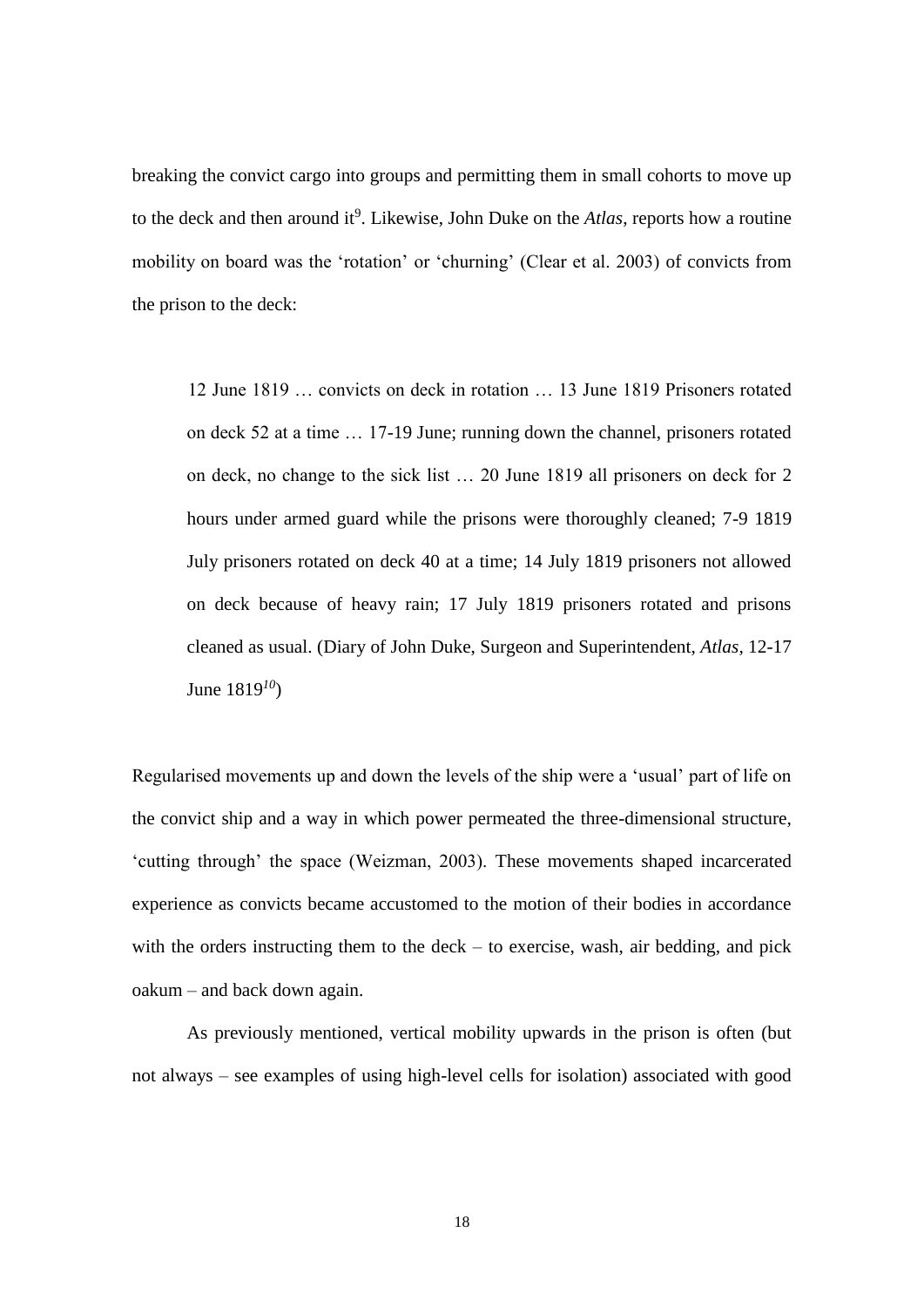behaviour and reward. Conversely, as we have noted, the lower sections of the vessel were the most uncomfortable and unsanitary. As the surgeon of the *Almorah* noted, seasickness was acute in the lower part of the ship where the impact of the sea's motion was felt to a greater degree and where the movement of the vessel could not be observed (often remarked to be factor in alleviating motion sickness). Moreover, once under lock and key, the lower levels could also be a law unto themselves during the night. Superintendent and Surgeon William Rae noted how discipline was difficult to administer:

Repeat complaints having been made by Dennis Bird, Edward Grimstone and Thomas Pointon, three old men, that they were frequently harassed and injured in their persons, particularly after the prison was locked, by several young men dragging them about and otherwise maltreating them, the offenders however could never be detected until this morning. (Diary of William Rae, Surgeon and Superintendent, *Eliza*, 19 June-26 November 1822<sup>11</sup>)

Due to these conditions, lower decks were used for reprimanding convicts. Prisoners who misbehaved would be moved below as punishment for their misdemeanours and the motion downwards represented the demise in their behaviour. This was where troublemakers were 'placed' who could not be trusted to be on deck (Cresswell, 1996). For example, on 6 October 1822 aboard the all-female convict ship *John Bull,* Mary Ryan and Mary Moran were found missing as the convicts were returned to the prison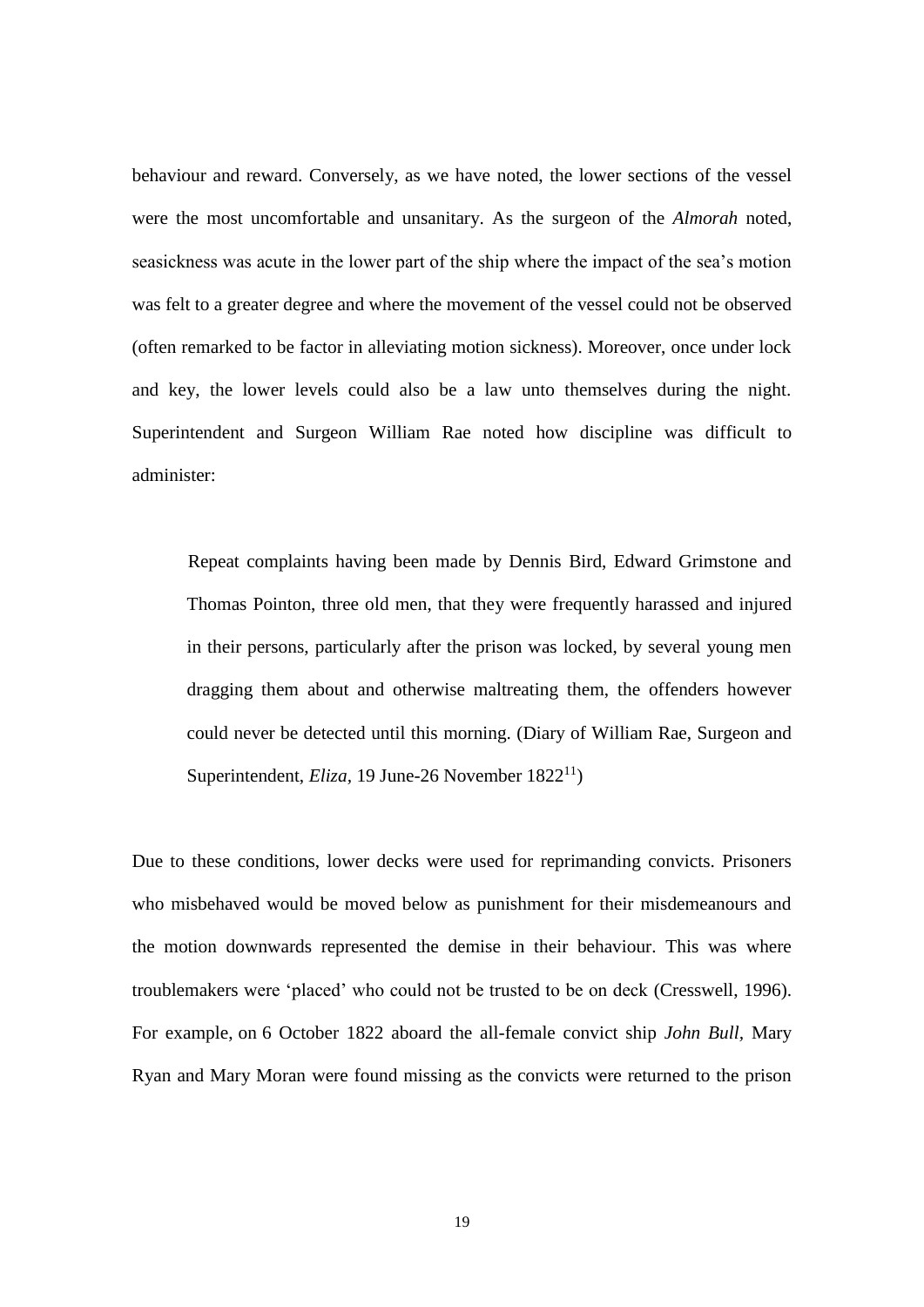following exercise, air and work on deck. As William Elyard reported, 'Mary Ryan had been hidden away by Mr Weiss and Mary Moran by Moore the purser's steward'<sup>12</sup>. There is an implication here that both women had involved themselves in the commonly-practiced arrangement of acting as informal 'voyage-wives' for seamen, in exchange for a more comfortable life on higher decks (see Rees, 2003). Strictly speaking, this practice was prohibited. As such, the next day, he notes:

I performed the church service with all the convicts, passengers and children along with Mary Ryan and Mary Moran and read to them a religious tract on intemperance and another on chastity and endeavoured to point out to them the consequences that must result from them disobeying my orders against prostituting themselves to the seamen … I consulted with the Captain … and we determined to release them from Irons but to keep them below as prisoners till their arrival at Port Jackson. (Diary of William Elyard, Surgeon and Superintendent, *John Bull*, 7 October 1822)<sup>13</sup>

However, three days later for 'expressing contrition for their misconduct', the women were 'let on deck'<sup>14</sup>. This example demonstrates the use of vertical movements by gaolers for maintaining order and morality on the ship but also punishment where downwards, disciplinary movements of convicts represented punishment (and upwards movement a reward). This movement of prisoners vertically between decks as a method of control, order and punishment was exemplified in the worst cases of bad behaviour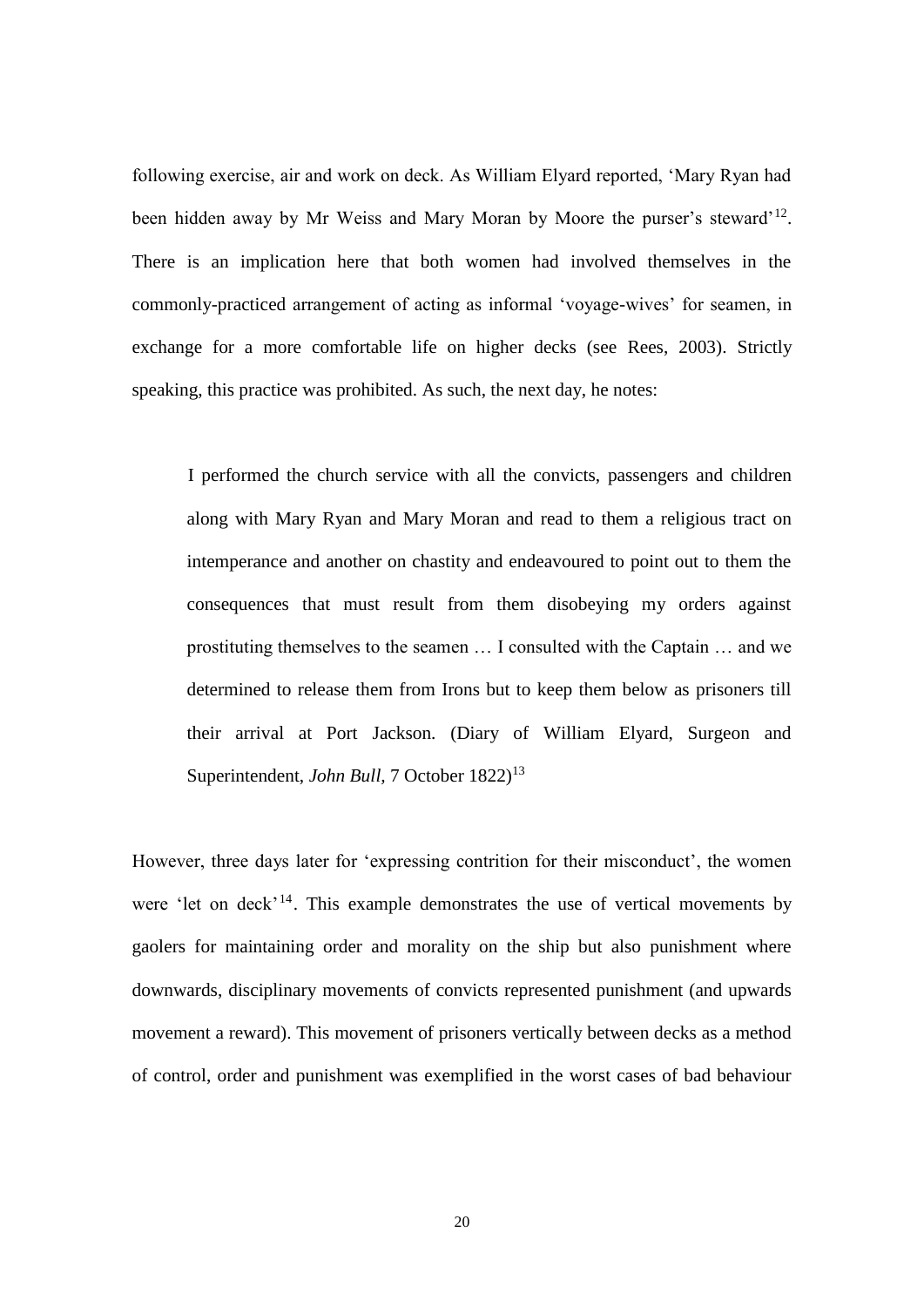when convicts were sentenced to time in the lowest, most cramped section of the ship – the coal hole.

Some two years following his stint in charge of the *Dorothy,* Robert Espie was once more at the helm of a convict voyage, this time travelling between August 1822 and March 1823 from Woolwich to Van Diemen's Land (Tasmania) and New South Wales on the *Lord Sidmouth* (see Atkinson, 2005). The cargo consisted of 97 female convicts, along with a further 23 children and 21 'free' passengers making their way to the Australian Colonies (some to meet their husbands on arrival<sup>15</sup>). Similar to Elyard's accounts, Espie's records reveal a troublesome voyage. Numerous convicts were confined to the 'coal hole' for bad behaviour. For example on 9 January 1823, Espie 'punished Elizabeth Capps, a prisoner from Newgate, with confinement in the coal hole all day for violent and abusive language' and on 22 January, Sarah Phillips and Ann Gill were also sent there for 'riotous behaviour'<sup>16</sup>. Just one day later,

Lat 39° 17″S, Long 88° 21″E Weather mild and considerably more moderate ... confined Sarah Phillips and Ann Gill in the Coal Hole again for having said last night after I released them they did not value me, with many their hard words of indecorous meaning – at 2 o'clock served a gill of wine to each of the [prisoners] except two above mentioned and two others. (Diary of Robert Espie, Surgeon and Superintendent, *Lord Sidmouth,* 23 January 1823<sup>17</sup>)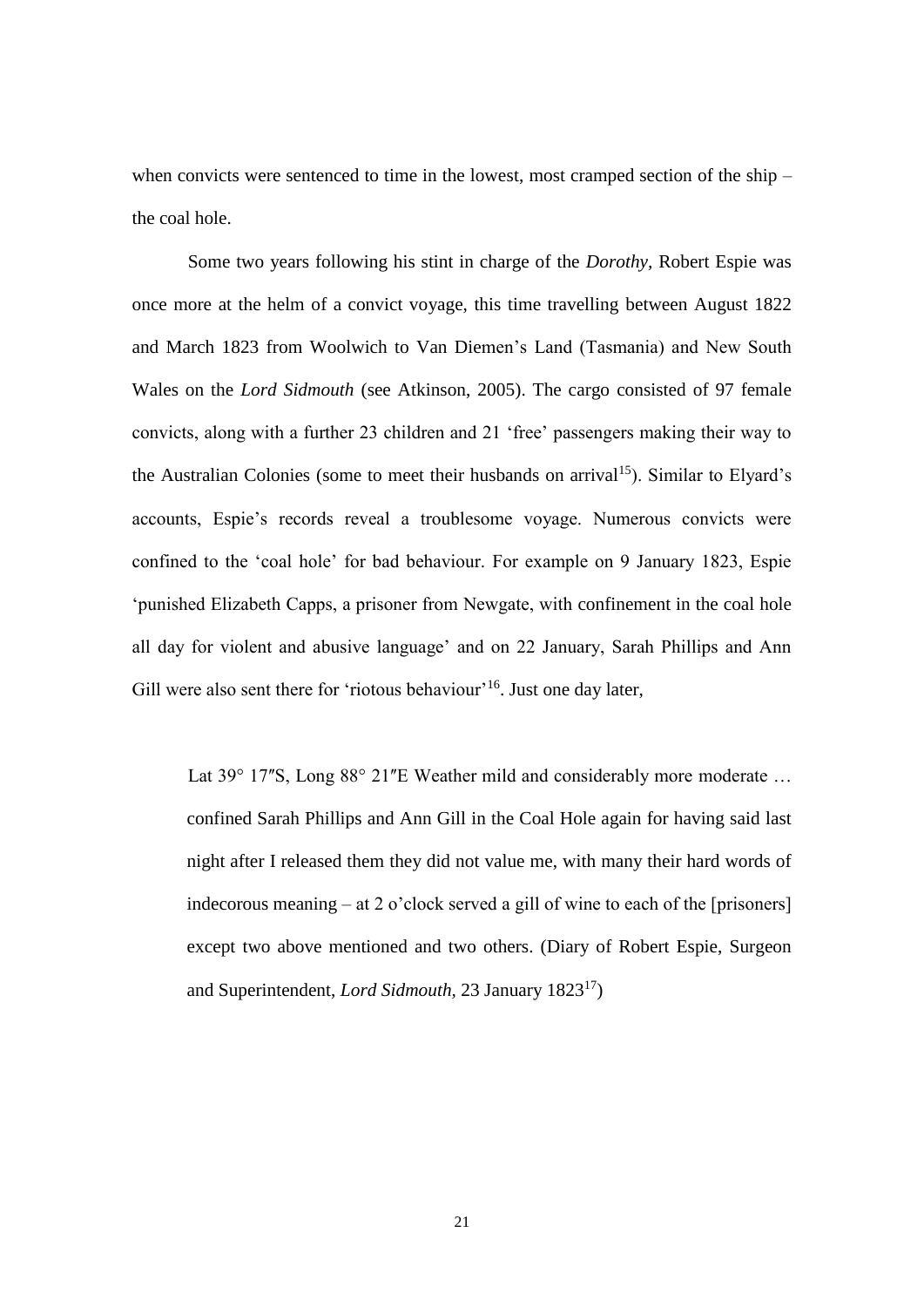Removal to the coal hole was merely one of a myriad of punishments (others included the shaving of women's heads; handcuffing; handcuffing prisoners together and flogging). It was a particular form of punishment and a particular form of mobility enacted and enforced on board that reminded prisoners of their lower status. Furthermore, whilst such disciplinary, vertical mobilities were part and parcel of life on board, they were crucial to the success of the journey of any voyage; and the deliverance of a ship-full of ordered, disciplined and healthy individuals ready to populate the colonies. As such, these vertical micro-mobilities reveal themselves as being vital to, and in simultaneous juxtaposition with, the wider macro-scale, horizontal purpose of the voyage.

Indeed, the regimes of power wrought through the volumes of the ship – a confined, limited space at sea – were connected to the macro operation of colonial politics at time (for example, the subjugation of certain subjects in hierarchies of control and the brutal process of disciplining behaviour through (im)mobilising practices). Marcus Rediker (2007) has noted that the slave ship was a microcosm of the larger processes of terror and violence that came to characterise the Atlantic trade in human life. Likewise, the prison ship came to encapsulate sovereign modes of control that were extended at the macro scale across the colony (see also Benton 2010). These were modes of control that stretched across space but were founded upon a vertical ontology of discipline *on board ships* achieved through hierarchy, confinement and three-dimensional spatial organisation.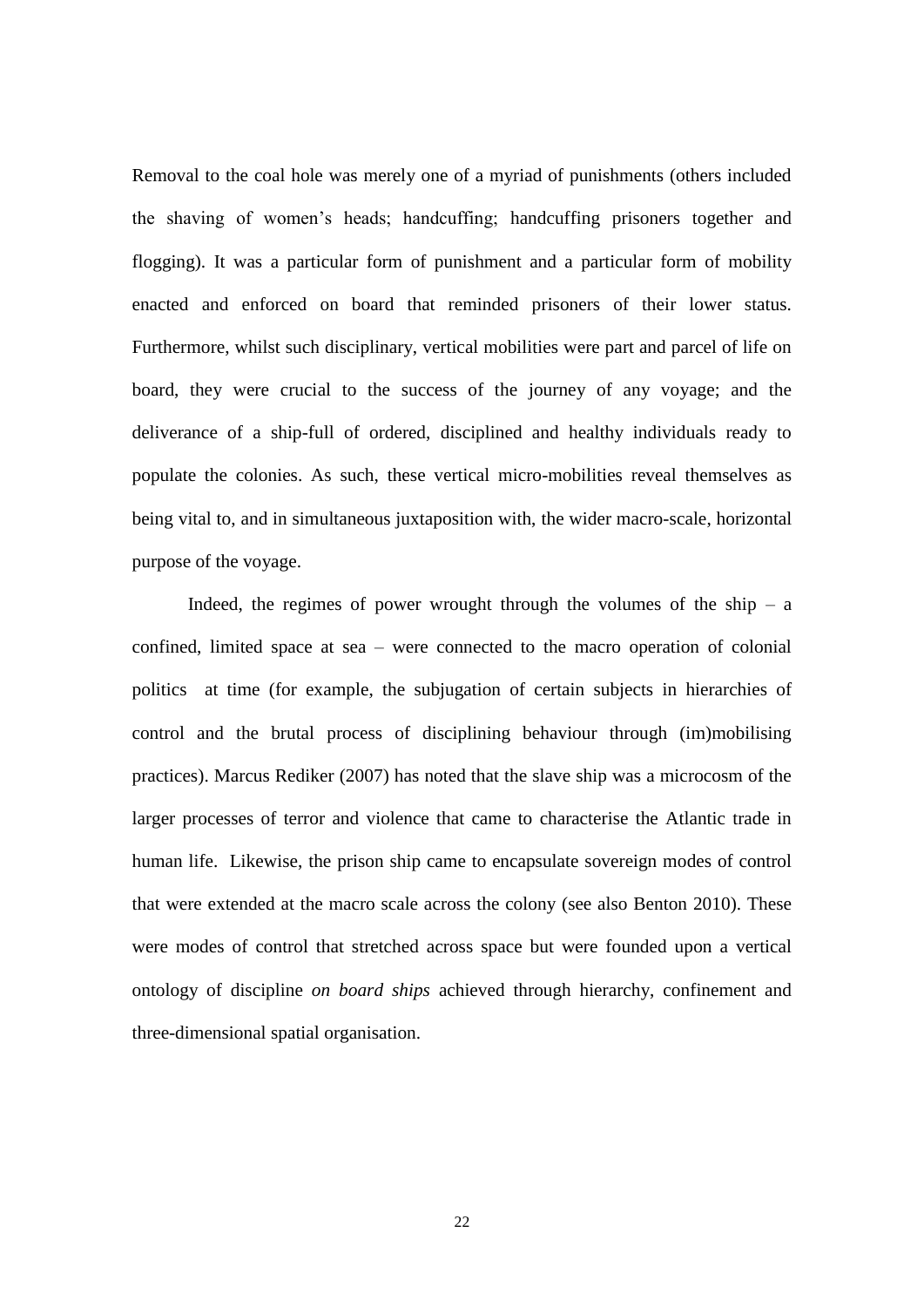Yet vertical movements and the use of volume, were also a way in which prisoners fought back against their confinement. Indeed, whilst prisoners were ordered (and at times permitted of their will) to the open deck, all convicts were, for the most part, forced to return to the prison at night. The prison, below deck, was where the rumbles of mutiny would on occasion occur. To enact any kind of mutiny required convicts to literally and figuratively 'rise' up and take 'over' the ship. On board the *Richmond,* Superintendent Wilson reported on a suspected mutiny:

I was informed by the sentry that [a] very improper conversation had taken place at the fore hatchway amongst some of the prisoners last night. He immediately called out to Everett the boatswain and pointed out to him the berth from whence it proceeded. I examined into it and found one of the prisoners had said that the first favourable opportunity which offered they would all rise and throw every soul overboard, I was informed by several of the guard that they heard much similar conversation lately amongst the prisoners since the  $5<sup>th</sup>$  ... (Diary of T B Wilson, Surgeon and Superintendent, *The Richmond,* 9 December 1821*<sup>18</sup>*)

Much like the metaphoric and literal significance of confining prisoners on the lower levels of the ship and in the coal hole, there was a significance to prisoners 'rising up' in reaction to the authorities. These were attempts to subvert the plays of power through a coalescing of vertical and horizontal movements on the ship – pushing up the levels of the deck in order to take control and also *pushing forwards*, against the doors of the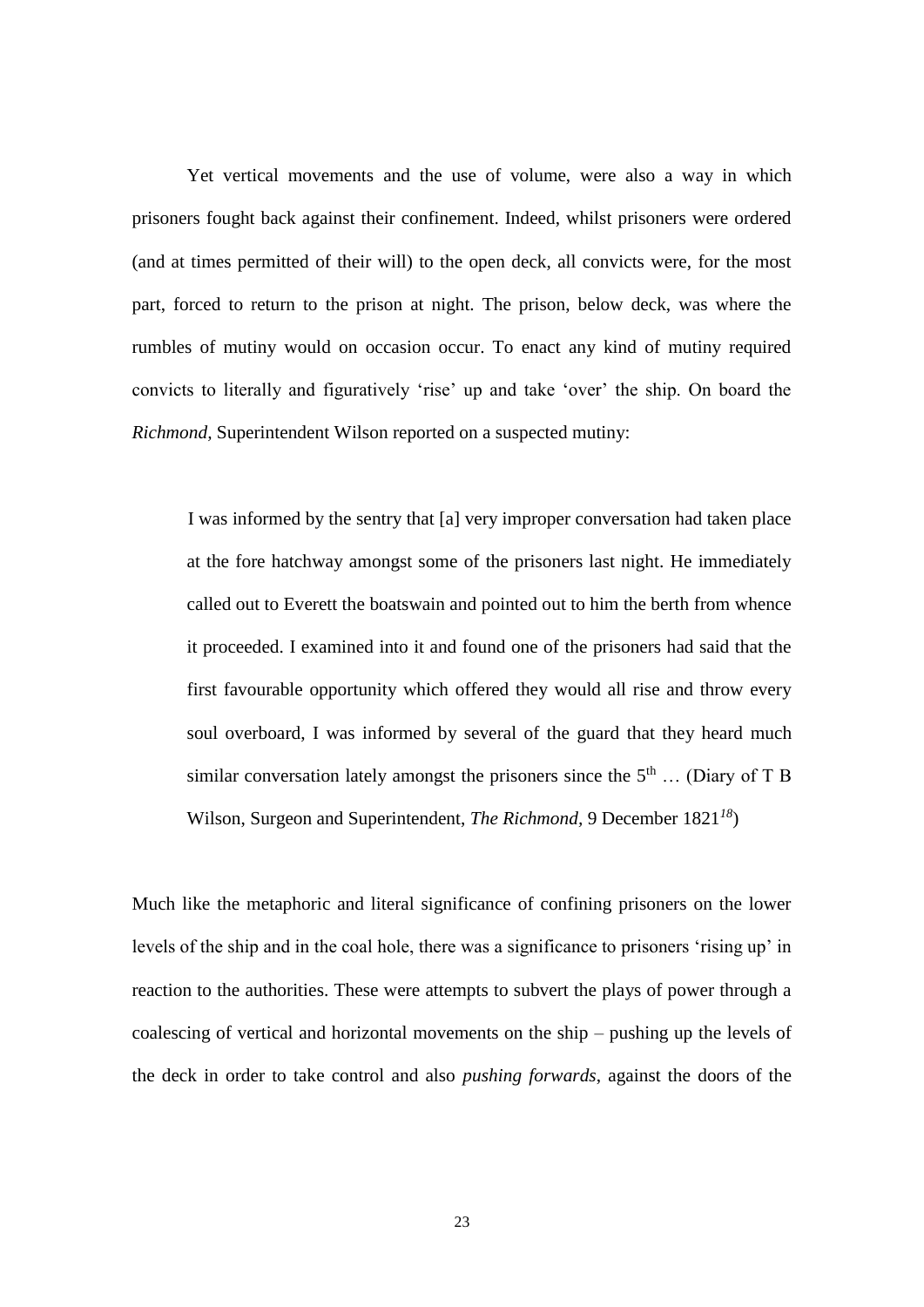prison in order to break free. As Hugh Walker, Surgeon of the *Guildford* in 1820 (with almost 190 prisoners on board) noted on 7 June, the 'alarm (was) given at 2:30am that convicts were forcing the fore part of the prison, (but) all was found to be quiet below decks but a plank separating the hospital from the prison had been forced. Convicts and their beds searched and their irons examined'<sup>19</sup>.

In all the accounts we read, we found no instances of mutiny whereby convicts took control of the vessel. Yet, these attempts to resist (to mutiny) should not be overlooked. These mobilities – the rising up and pushing forward of the convict – were significant in that they were mobilities of the body that contested its disciplined, routinised movements normally enacted on the ship. However unsuccessful, such movements reproduced the status of the convict as lower and inferior, but also produced the subject as having some limited power in the face of the authorities. As we have noted elsewhere (Peters and Turner, 2015), convict bodies are not simply passive in relation to dominant, confining power – mobilities are enacted that challenge and reform, or simply make known those regimes of power that discipline, order and control.

That said, there were occasions where convicts did escape the irons, shackles and limited space of their confinement below deck, and the ordered, regularised and disciplined time on deck. During the 1818 voyage of the *Earl St Vincent,* convict William Keating 'plunged overboard'. It was reported he was found 'holding the bobstay' (the strong ropes used to hold down the bowsprit of a ship and keep it steady). On his discovery in this precarious position, 'the alarm was given' but it was too late. In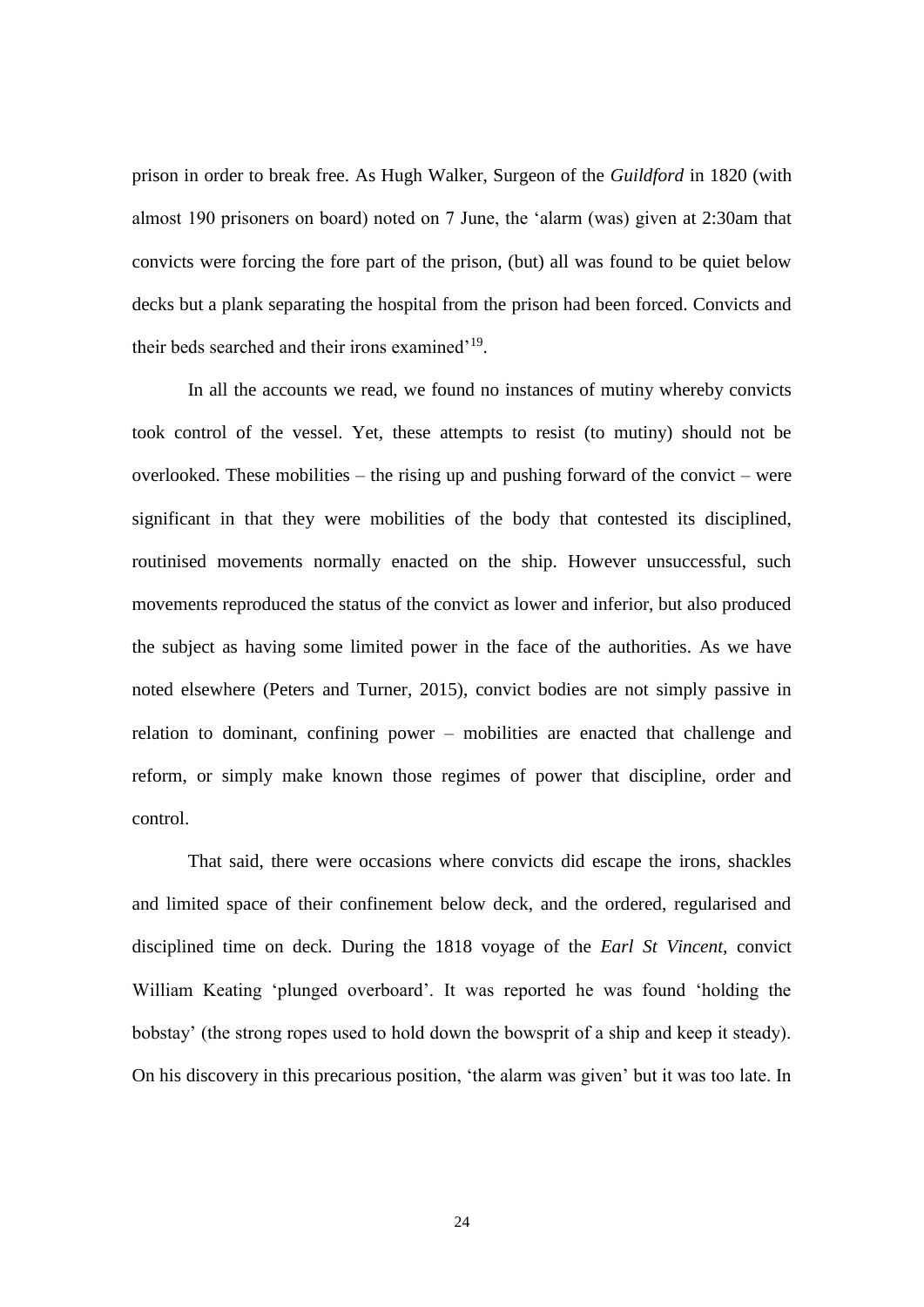spite of 'every exertion made to recover him', it was 'to no effect'<sup>20</sup>. Keating had made the ultimate escape through a vertical mobility – jumping overboard. Although resulting in the death of the convict, such actions were a method of freedom and emancipation from their fate aboard and later in the Colony.

Therefore, mobilities on board the convict ship were, by and large, as Moran et al. (2012) would contend, coerced, determined and decided by those with a dominant and dominating power over the convicts – the Surgeons, Captains and even the crews of seamen. Yet, power was also held by the convicts (see Sharpe et al., 2000) who, through acts of resistance, would use vertical mobilities to challenge regimes of disciplinary control during voyages to the Colonies. Such mobilities threatened the ability of the Captain and Surgeon to transport an unruly, immoral lot from point A, as a reformed, routinised and sanitary group to point B, thus reiterating the complex interaction between those vertical mobilities on board the ship and its wider horizontal movements.

## **Beyond horizontal: taking seriously verticality in carceral space**

In this paper we have built upon the important work of Moran et al. (2012) and others (e.g. Pickering and Weber 2006) in mobilising incarceration. We have done so through arguing that the vertical dimensions of prison space should be taken seriously in regimes of discipline and practices of resistance. To make this claim we have considered the historical case of the convict ship – a space which is an exemplar for investigation given its limited geographical parameters (which necessities upwards and downwards movements) *in situ* with its horizontal movement across a more or less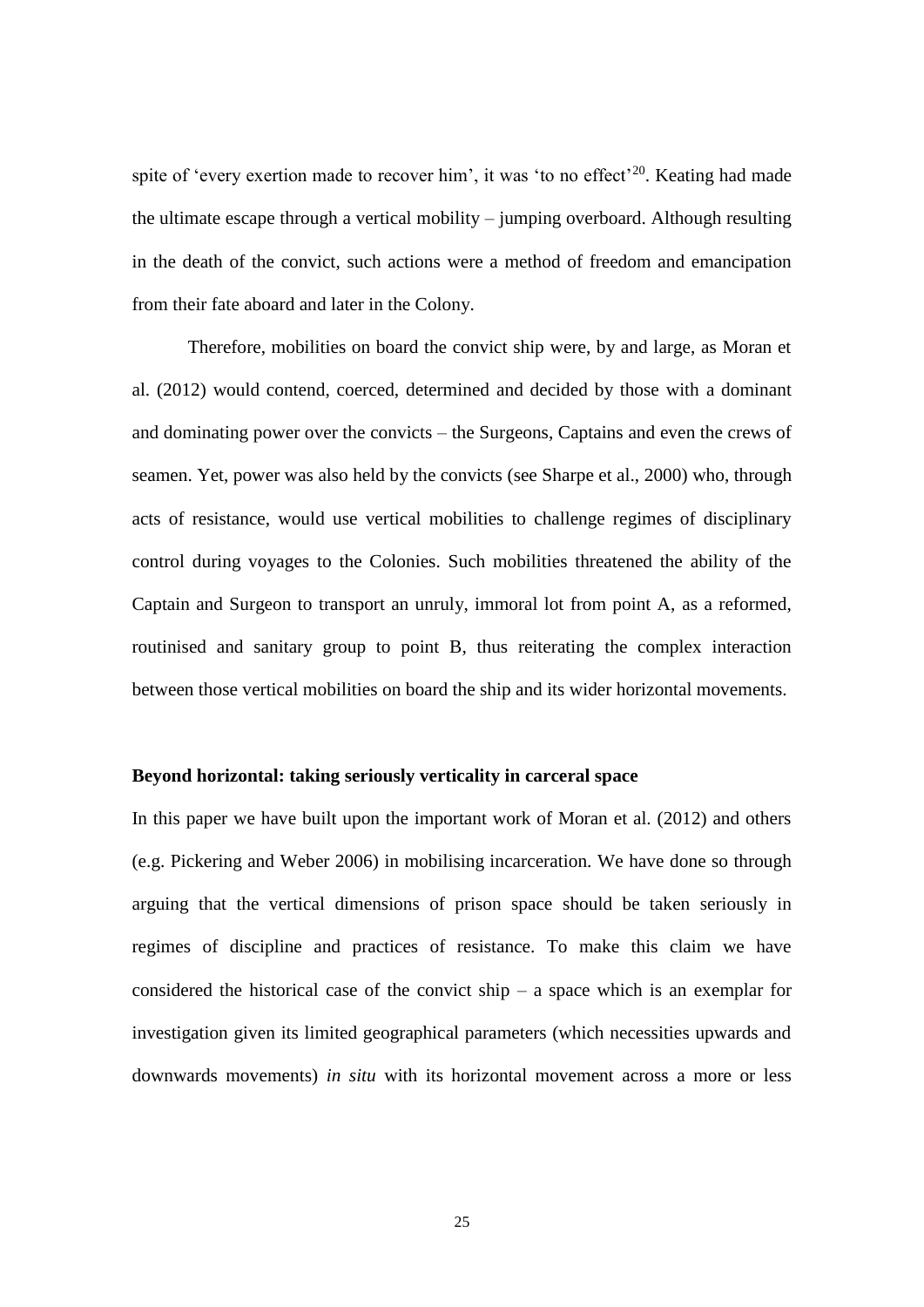boundless sea. Accordingly, whilst recent work has taken steps to unlock carceral studies from their fixed frames of understanding, this effort, as we have contended, could be productively extended. The convict ship helps us to do this. Indeed, Moran et al. (2012) set an agenda for an examination of carceral space that takes mobility seriously. Yet, as we have argued, there is much work to do to bring mobilities-thinking fully into the carceral realm. One critique we have waged is with the relatively *straightforward* way mobility is understood – as the wholesale movement of the detained subject from place to place (the site of 'holding' to the prison, or between prisons). This interpretation of mobilities, as predicated on literal and lateral movements between points A to B, or in a loop, offers only a partial insight in the manifold mobilities that are encapsulated in incarcerated life.

The horizontal journey is in some respects an enduring feature of any mobility in life as we travel a path or line. Yet studies of mobility urge us to pay attention to what occurs in-between, during movement. It is these that require our attention as they fundamentally shape what it is, means and feels to move or not move and it is these that carceral scholars have yet to fully reveal. We posit that it is vital to do so. We argue that a vertical dimension, so thoroughly embedded within carceral architectures, policies and experiences, is one-step towards better grasping how mobility shapes and is shaped by processes of confinement, detainment and imprisonment.

Accordingly, here, focusing on the convict ship, we have demonstrated how mobilities occur on deck, down below and overboard – moving beyond horizontal mobilities of prisoner transportation. Indeed, as we have illustrated, there are a

26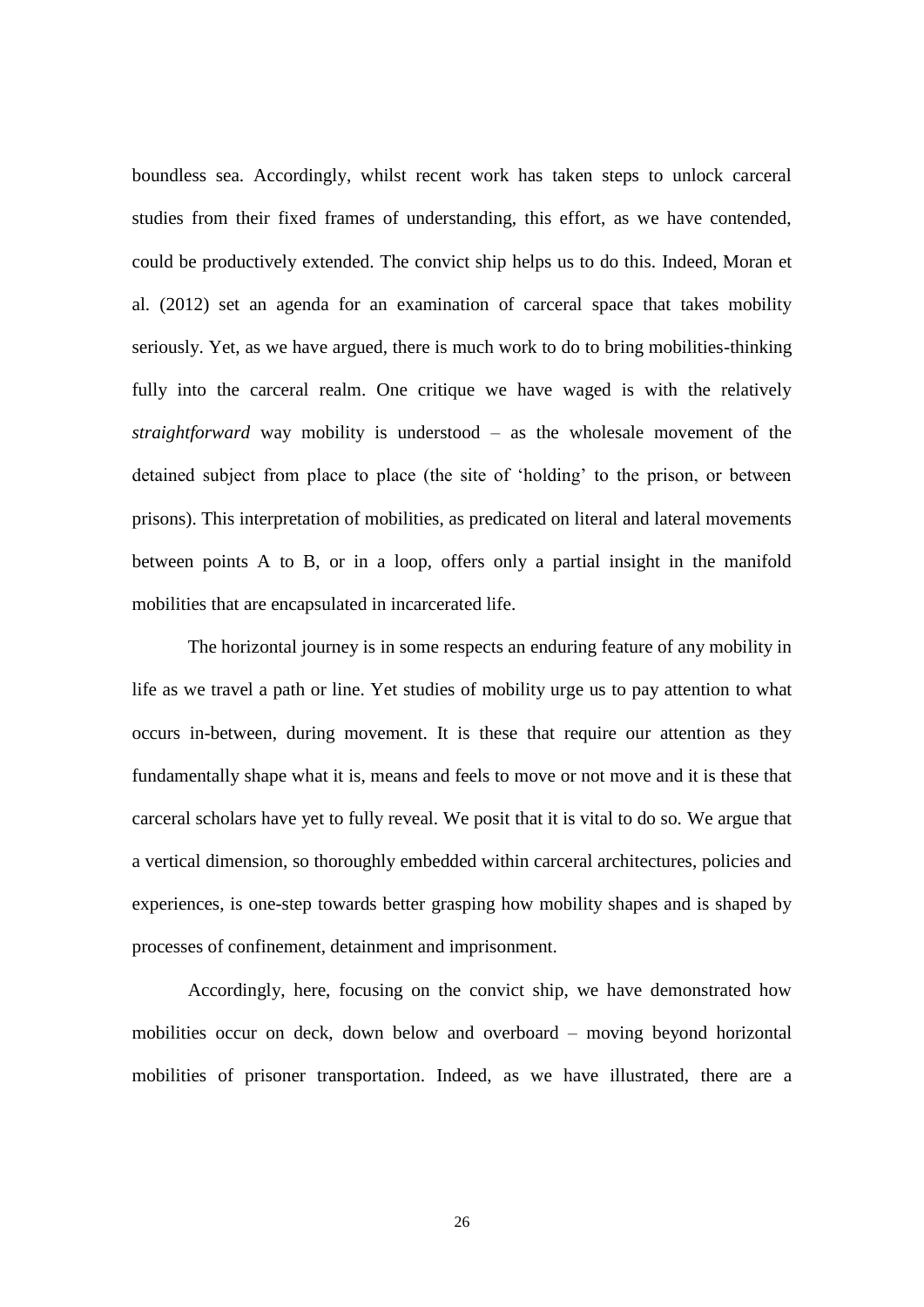multitude of vertical movements that are part of incarcerated experience. Power occurs through the many layers of space that rise up perpendicularly (following Weizman, 2003). Prisoners were moved up and down between decks; they are also rotated, and all as a matter of routine and the ordered regulation of the body, but also as a method of punishment and reprimand. Prisoners likewise engage with vertical and horizontal movements together to resist the regimes of power that so often oppressed them from above, to confines below deck (rising up, pushing forwards). The convict ship provides an exemplary case study of vertical mobility in carceral settings, because ships, facilitating horizontal movement, are also, in addition, sites of upwards and downwards movements, rotational movement and micro movements – in view of the motion of the ship itself in and also the movement of its cargo on board.

Through this account of the convict ship, we have sought to show how carceral scholars may extend their focus on mobility. Indeed, taking into account the vertical movements that occur in carceral settings adds 'height and depth' to discussions, demonstrating 'the possibilities of relative location (in) affording additional means of control' (Bridge, 2013: 55). Indeed, on the convict ship; moving prisoners up and down was a method of securing order on the ship and, conversely, contesting that control. However, there remains a greater need to fully mobilise accounts of incarcerated life beyond this example. This is not merely for developing a theoretical 'depth' to discussions, but to aiding the practical work of understanding the realities of incarceration and to the job of planning and designing prison space and to the performed methods of control and security and that are necessary in prisons in an age of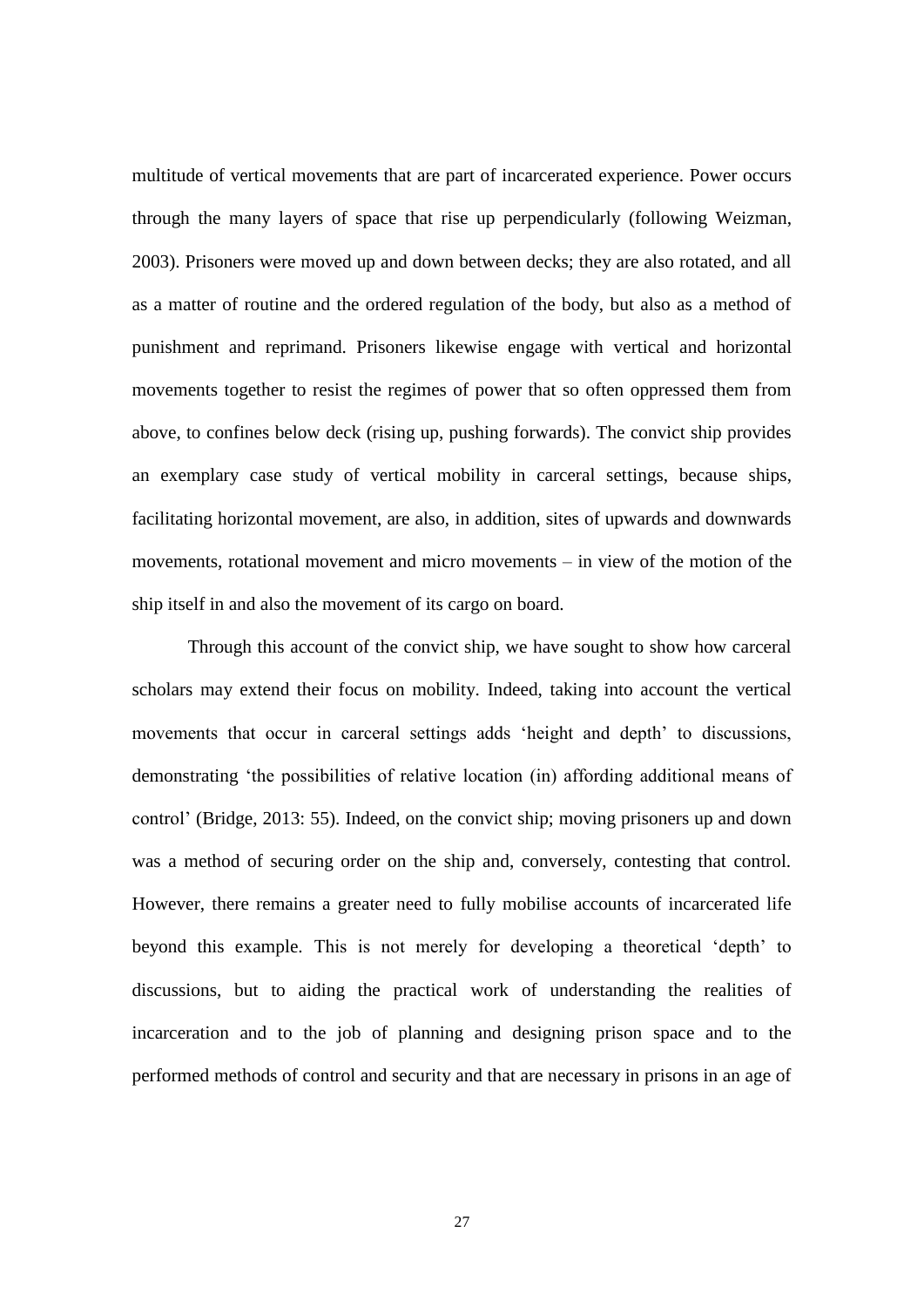punitiveness. Vertical movements are crucial considerations when specifically noting the need to restrict horizontal movements in landed prison space. For example, in Britain and the USA's hyper-carcerative regimes, higher prison walls now contribute implicitly to the securisation of carceral spaces. This in conjunction with 'heightened' surveillance and 'deeper' boundaries nods towards an environment where immobility is co-constituted (and therefore predicated upon) the recognition of possible vertical and horizontal movements.

## **References**

Adey P (2009) *Mobility*. London: Routledge.

- Adey P (2010) Vertical security in the megacity legibility, mobility and aerial politics. *Theory Culture & Society* 27 (6): 51–67.
- Adey P, Whitehead M and Williams AJ (2011) Introduction: Air-target distance, reach and the politics of verticality. *Theory Culture & Society* 28(7–8): 173–187.
- Anderson C (2000) *Convicts in the Indian Ocean: Transportation from South Asia to Mauritius, 1815-53.* New York, NY: St. Martin's Press.
- Anim-Addo A (2014) 'The great event of the fortnight': Steamship rhythms and colonial communication. *Mobilities* 9(3): 369–383.
- Atkinson J (2005) *Mary Proctor: Convict, Pioneer and Settler.* Kenthurst: Rosenberg Publishing.

Bateson C (2004) *The Convict Ships, 1787-1868.* Glasgow: Brown, Son and Ferguson.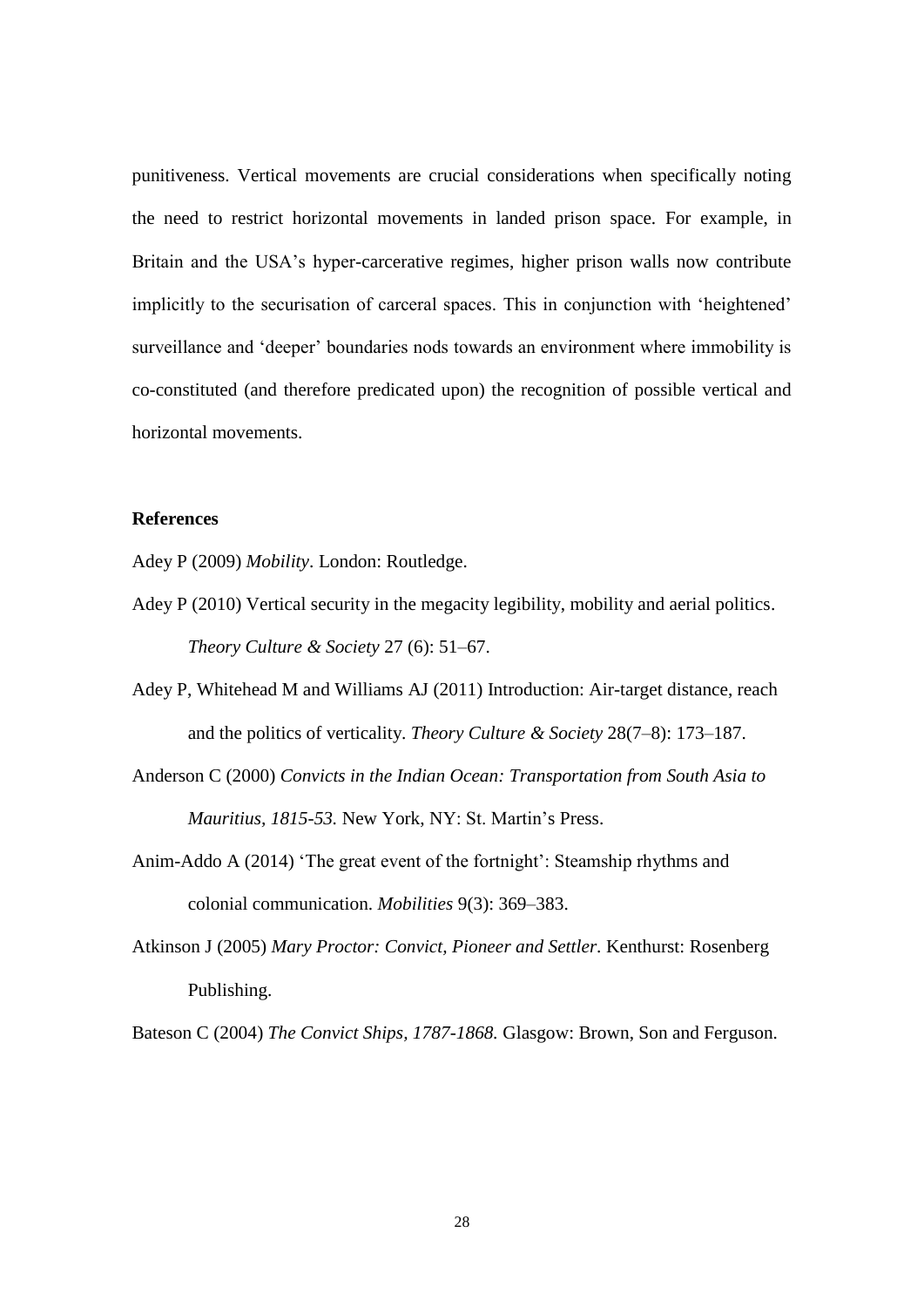Benton L (2010) *A Search for Sovereignty: Law and Geography in European Empires, 1400–1900*. Cambridge: Cambridge University Press.

Bozovic M (1995) (ed) *The Panopticon Writings*. London: Verso.

Bridge G (2013) Territory, now in 3D! *Political Geography* 34: 55–57

- Brooke A and Brandon D (2005) *Bound For Botany Bay: British Convict Voyages to Australia.* London: National Archives.
- Campbell CF (1994) *The Intolerable Hulks: British Shipboard Confinement, 1776- 1857.* Cirencester: Heritage Books.
- Clear TR, Rose DR, Waring E and Scully K (2003) Coercive mobility and crime: A preliminary examination of concetrated incarceration and social disorganisation. *Justice Quaterley* 20: 33–64.
- Conlon D (2011) Waiting: Feminist perspectives on the spacings/timings of migrant (im)mobility. *Gender, Place and Culture* 18(3): 353–360
- Cresswell T (1996) *In Place/Out of Place: Geography, Ideology, and Transgression.*  Minneapolis, MN: University of Minnesota Press.
- Cresswell T (2010) Towards a politics of mobility. *Environment and Planning D: Society and Space* 28(1): 17–31.
- Cresswell T and Merriman P (2012) Introduction. In: Cresswell, T and Merriman, P (eds) *Geographies of Mobilities: Practices, Spaces, Subjects.* Farnham: Ashgate, pp. 1–15.
- Elden S (2013) Secure the volume: Vertical geopolitics and the depth of power. *Political Geography* 34: 35–51.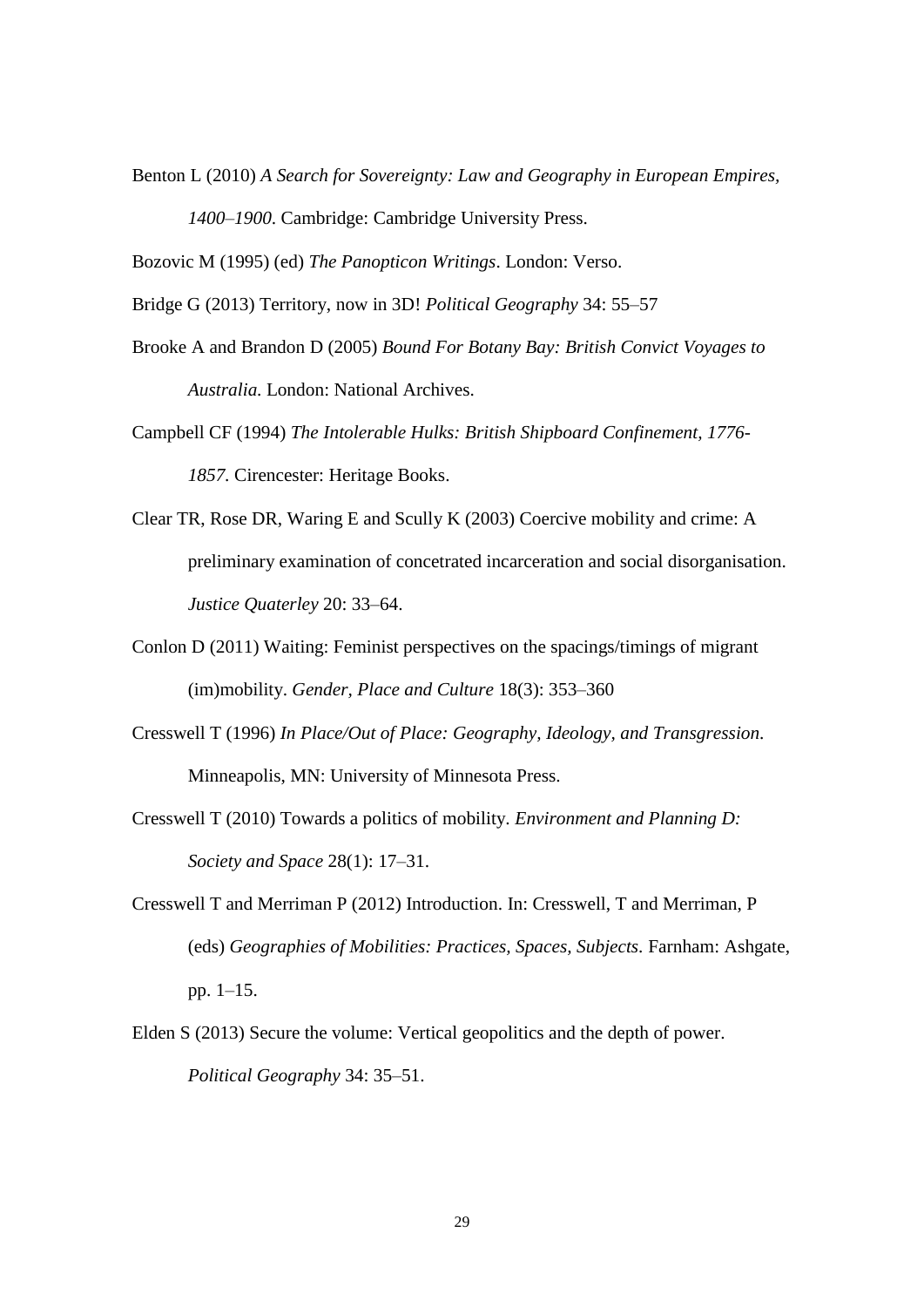- Gill N (2009) Governmental mobility: The power effects of the movement of detained asylum seekers around Britain's detention estate. *Political Geography* 28: 186– 196.
- Hasty W and Peters K (2012) The ship in geography and the geographies of ships. *Geography Compass* 6(11): 660–676.
- The Howard League for Penal Reform (2012) History of the Prison System. Available at: http://www.howardleague.org/history-of-prison-system/ (accessed 12 October 2012).

Ingold T (2007) *Lines: A Brief History*. Abingdon: Routledge.

Leary J (2014) (ed) *Past Mobilities*. Farnham: Ashgate.

- Loyd JM, Mitchelson M and Burridge A (2012) *Beyond Walls and Cages: Prisons, Borders, and Global Crisis.* Athens, GA: University of Georgia Press.
- Martin LL and Mitchelson ML (2009) Geographies of detention and imprisonment: Interrogating spatial practices of confinement, discipline, law, and state power. *Geography Compass* 3(1): 459–477.
- Merriman P (2007) *Driving Spaces: A cultural-historical geography of England's M1 motorway*. Oxford: Blackwell-Wiley.

Merriman P (2013) *Mobility, Space and Culture*. London: Routledge.

Moran D (2015) *Carceral Geography: Spaces and Practices of Incarceration*. Farnham: Ashgate.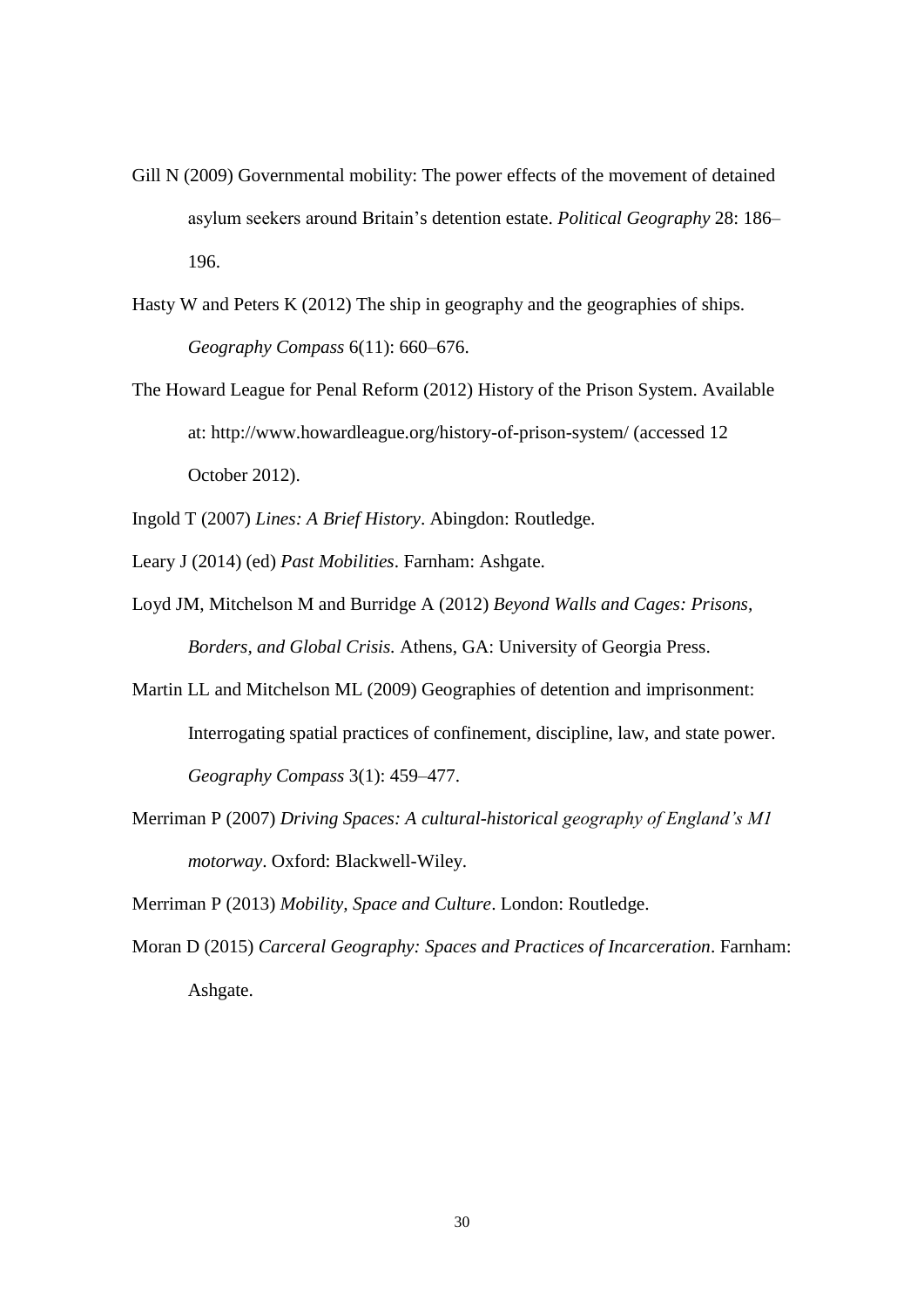- Moran D, Piacentini L and Pallot J (2012) Disciplined mobility and carceral geography: Prisoner transport in Russia. *Transactions of the Institute of British Geographers*  37(3): 446–460.
- Ong CE, Minca C and Felder M (2014) Disciplined mobility and the emotional subject in Royal Dutch Lloyd's early twentieth century passenger shipping network. *Antipode* 46(5): 1323–1345.
- Pallot J (2005) Russia's penal peripheries: Space, place and penalty in Soviet and post-Soviet Russia. *Transactions of the Institute of British Geographers* 30(1): 98– 112.
- Pallot J (2007) 'Gde muzh, tam zhena' (where the husband is, so is the wife): Space and gender in post-Soviet patterns of penality. *Environment and Planning A* 39(3): 570–589.
- Peters K and Turner J (2015) Between crime and colony: interrogating (im) mobilities aboard the convict ship. *Social and Cultural Geography* 16(7): 844-862.
- Pickering S (2014) Floating carceral spaces: Border enforcement and gender on the high seas. *Punishment & Society* 16(2): 187–205.
- Pickering S and Weber L (2006) (eds) *Borders, Mobility and Technologies of Control.*  Netherlands: Springer.
- Radzinowicz L and Hood R (1986) *A History of English Criminal Law and its Administration from 1750. Vol.5, The Emergence of Penal Policy.* London: Stevens and Sons Ltd.

Rediker M (2007) *The Slave Ship: A Human History*. London: Verso.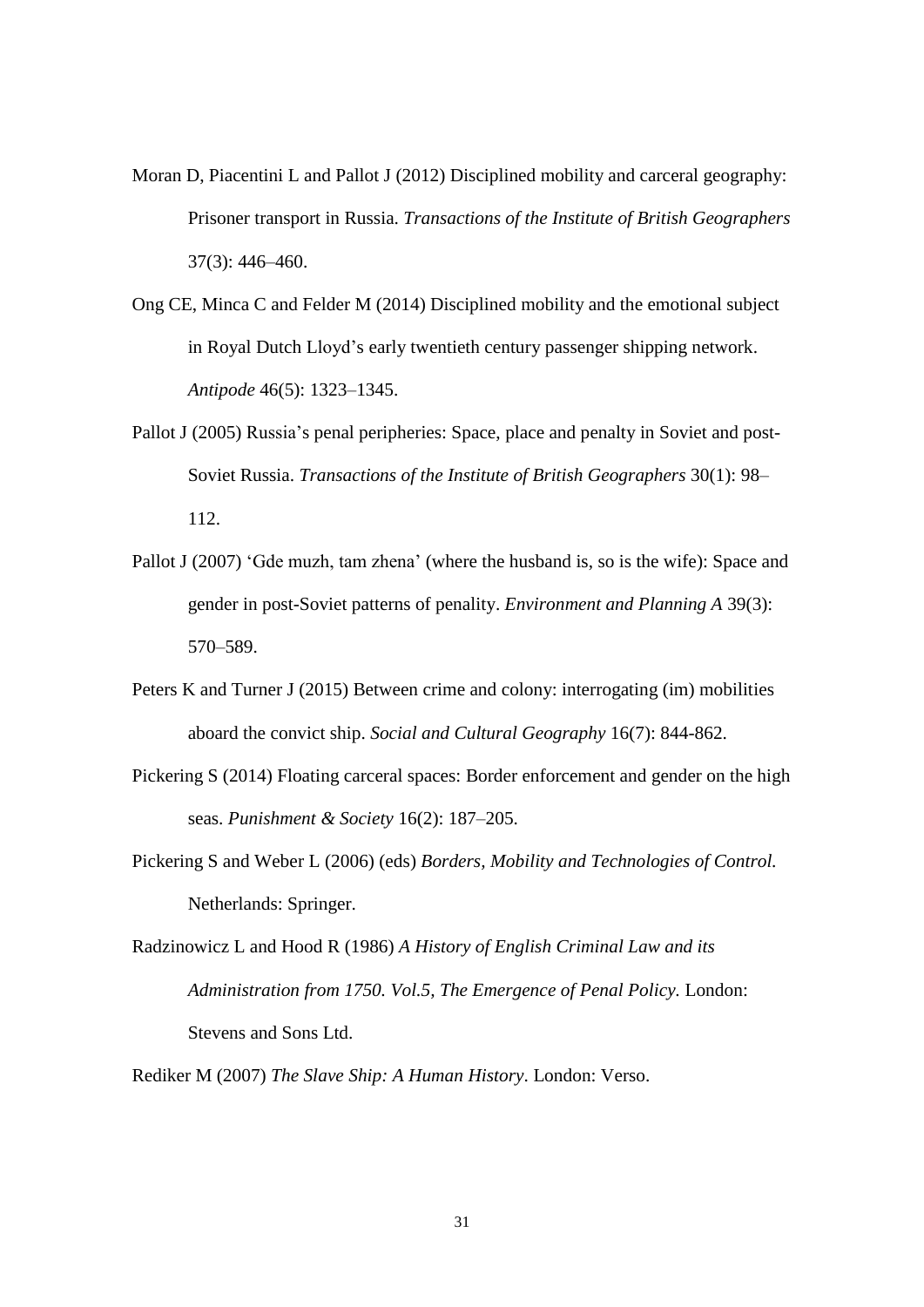- Rees S (2003) *The Floating Brothel: The Extraordinary True Story of an Eighteenth-Century Ship and its Cargo of Female Convicts.* New York, NY: Hyperion.
- Sharpe JP, Routledge P, Philo C and Paddison R (2000) *Entanglements of Power: Geographies of Dominance/Resistance.* London: Routledge.
- Sheller M and Urry J (2006) The new mobilities paradigm. *Environment and Planning A* 38(2): 207–226.
- Steinberg P (2001) *The Social Construction of the Ocean*. Cambridge: Cambridge University Press.
- Steinberg P and Peters K (2015). Wet ontologies, fluid spaces: giving depth to volume through oceanic thinking. *Environment and Planning D: Society and Space* 33(2): 247–264.
- Turner J (2012) Criminals with 'community spirit': Practising citizenship in the hidden world of the prison. *Space and Polity* 16(3): 321–334.
- Turner J (2013a) Disciplinary engagements with prisons, prisoners and the penal system. *Geography Compass* 7(1): 35–45.
- Turner J (2013b) Re-'homing' the ex‐offender: Constructing a 'prisoner dyspora'. *Area*  45(4): 485–492.
- Turner J (2014) 'No place like home': Boundary traffic through the prison gate. In: Jones R and Johnson C (eds) *Placing the Border in Everyday Life*. Farnham: Ashgate, pp. 227–250.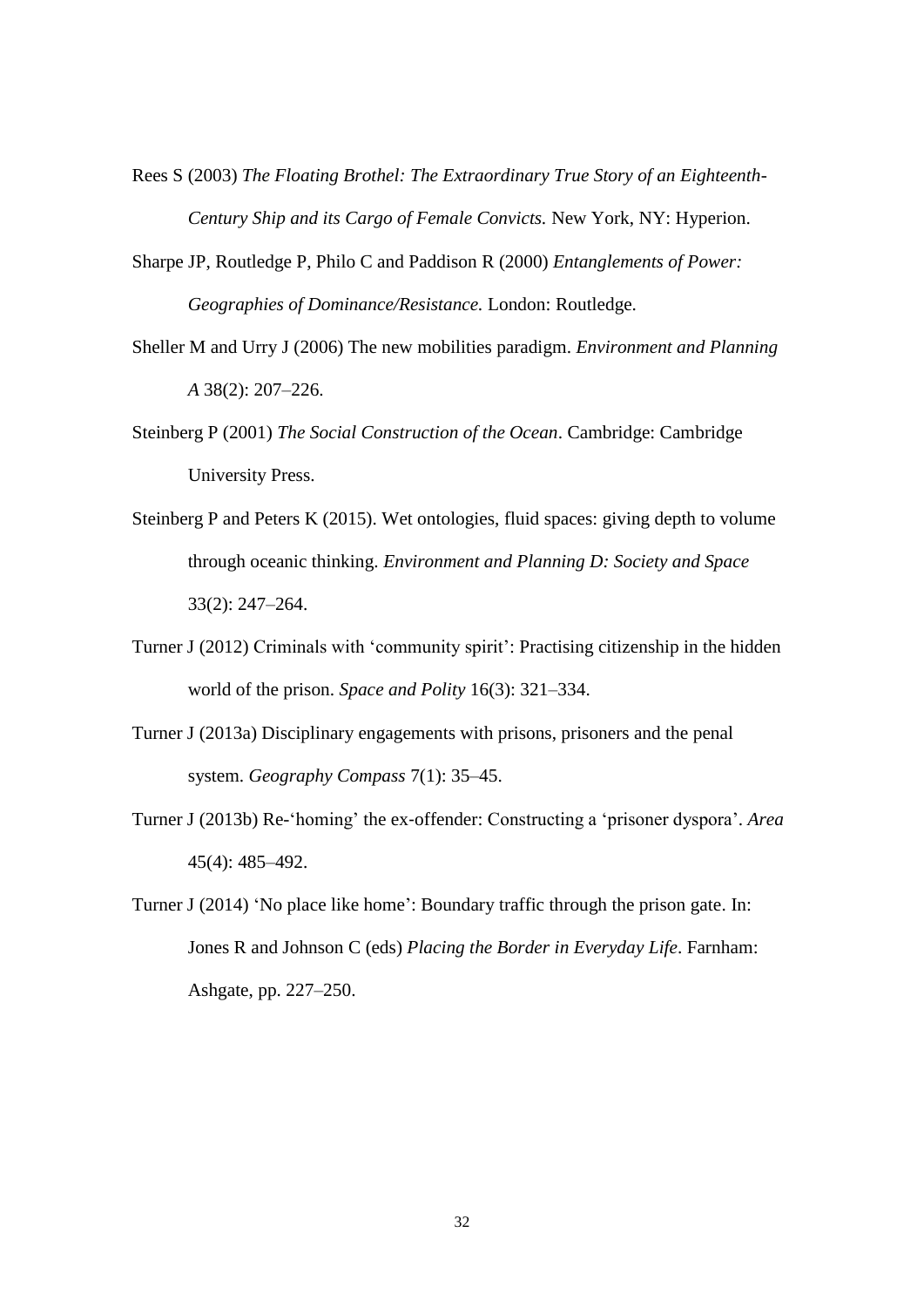Turner J (2016) *The Prison Boundary: Between Society and Carceral Space*. London: Palgrave Macmillan.

Urry J (2007) *Mobilities*. London: Polity.

- Van Hoven B and Sibley D (2008) 'Just duck': The role of vision in the production of prison spaces. *Environment and Planning D: Society and Space* 26(6): 1001– 1017.
- Vaughan B (2000) The civilizing process and the Janus-face of modern punishment. *Theoretical Criminology* 4(1): 71–91.

Vaver A (2011) *Bound With an Iron Chain: The Untold Story of How the British Transported 50,000 convicts to Colonial America.* Westborough, MA: Pickpocket Publishing.

Weizman E (2003) The politics of verticality. Available at:

http://www.opendemocracy.net/ecology-politicsverticality/article\_801.jsp (accessed 13 June 2014).

- Wener R (2012) *The Environmental Psychology of Prisons and Jails: Creating Humane Spaces in Secure Settings.*Cambridge, MA: Cambridge University Press.
- Willis J (2008) Punishment and the cultural limits to state power in late 18th-century Britain. *Punishment & Society* 10(4): 401–428.

<sup>1</sup> National Archives ADM 101/19/8/4

1

<sup>2</sup> National Archives ADM 101/24/1

<sup>3</sup> National Archives ADM 101/38/1/8